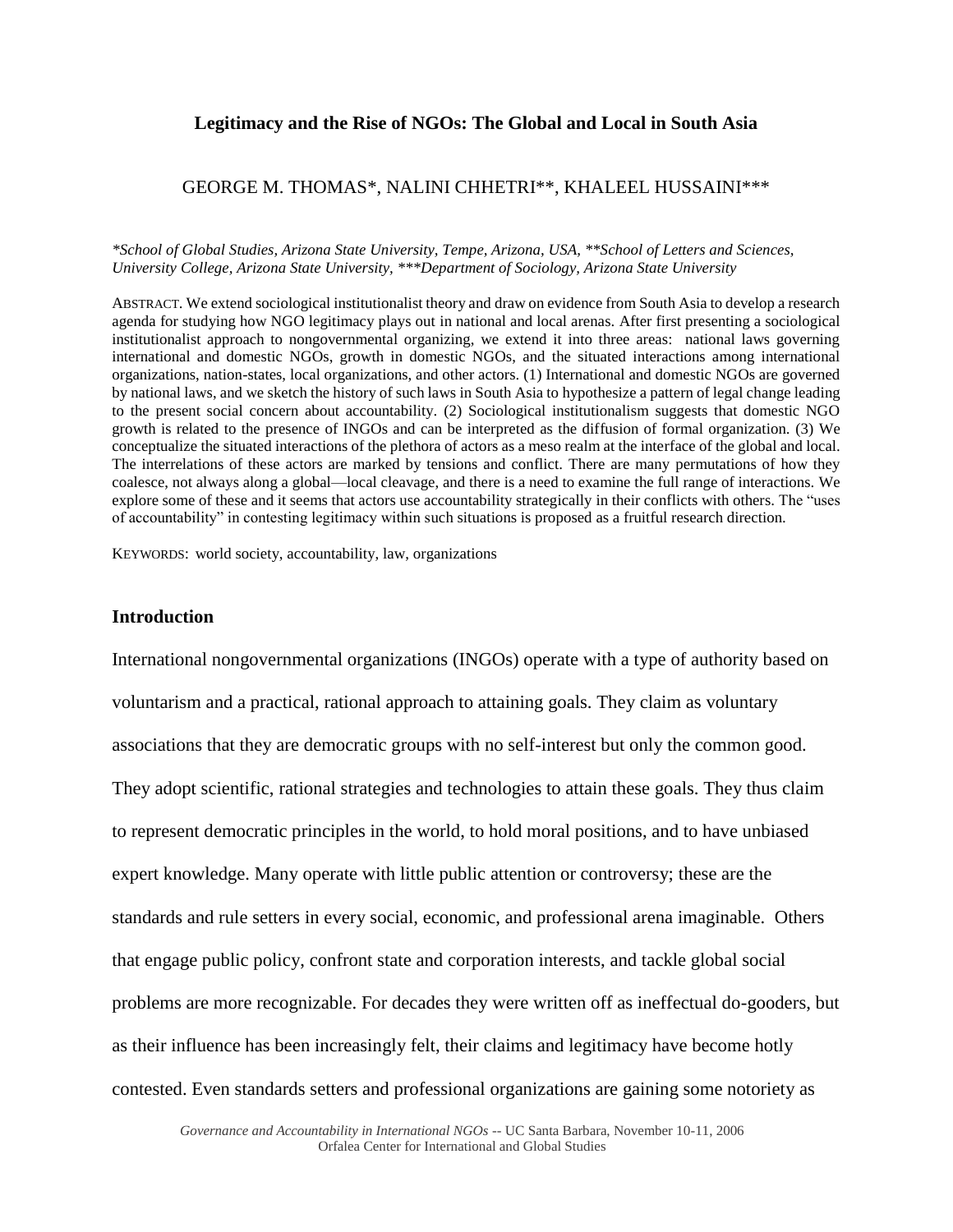they are accused of bypassing democratic processes. Criticisms revolve around debunking their claims and documenting abuses that would belie them. These criticisms over the last fifteen years or so have converged on demands for accountability. In short, the rational-moral authority of INGOs while firmly established worldwide is contested, and increasingly so.

We report on a research agenda designed to better understand the contested authority and legitimacy of INGOs. The research builds on that of sociological institutionalism<sup>1</sup> that analyzes the entire set of INGOs in the world—their goals, activities, memberships, and interconnections. We propose expanding this work on several levels, and in particular focusing on the interface between global and local, between international organizations and national and local organizing.

First, because INGOs are registered and operate within national legal structures, it is important to understand changing definitions and regulations governing INGOs and (domestic) NGOs. It thus is necessary to collect data over time on national laws, and to construct histories of the development of these laws. From these analyses of national laws can make inferences about the changing nature of INGOs in world society and the changing underlying political and cultural assumptions about them and civil society in general.

Second, we are interested in understanding the spectacular growth in domestic NGOs and within this growth the pattern of differential growth across national polities. One goal is to explain the worldwide growth and the degree of isomorphism among NGOs across regions and national polities. Another goal is to describe, within the global context of unprecedented growth, different growth rates in different nations. What accounts for the differential adoption of this particular form of civil society organization throughout the world? We can assess hypotheses that relate the relative activity of INGOs within countries to NGO growth rates and also the impact of different national legal contexts on NGO growth.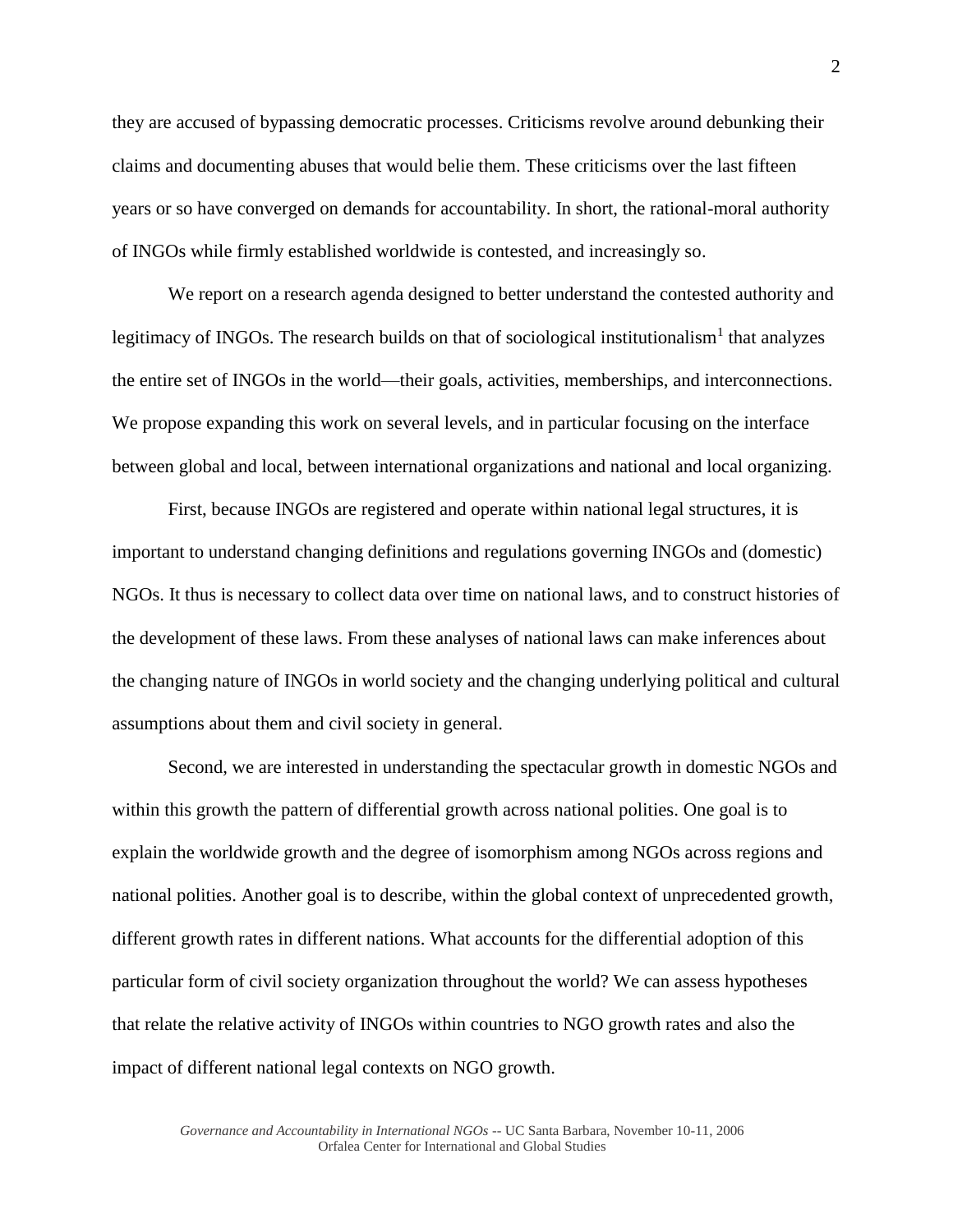Third, we examine how INGOs operate and interact with other actors at the interface of the global, national, and local. National laws function as legal and symbolic frameworks for national contexts, and they set the rules of the game for these interactions. In these contexts we examine how INGOs, nation-state agencies, national NGOs, local governments, and community based organizations (CBOs or local NGOs) interact. These interactions are marked by varying levels of cooperation and conflict, and we especially focus on the way INGO authority helps cooperation or is contested within conflict. How is legitimacy enacted, contested, and used at the interface of the global and local?

The meso-social realm of the global and local is politically charged and plays a central symbolic role in contentious discourse. It even reverberates in normative threads in scholarly research. The global carries great legitimacy as authority external to the local—it is rooted in knowledge and authority "from a distance" or "from elsewhere," but it also commonly is stigmatized for exactly the same reason. The local carries, according to this discourse, greater authenticity and is the source of resistance. Analyzing how actors contend with each other within political-cultural frames should shed light on this discourse, suggesting that demarcating the global and local is not easily done in reality and that outcomes are hybrids.

In this paper, we first discuss the conceptual framework. We then use initial work on South Asia, in particular Bangladesh, India, and Nepal, to discuss issues of definitions, national legal structures, the interaction of actors at the interface of the global and local, and the contesting of INGO legitimacy through the uses of accountability.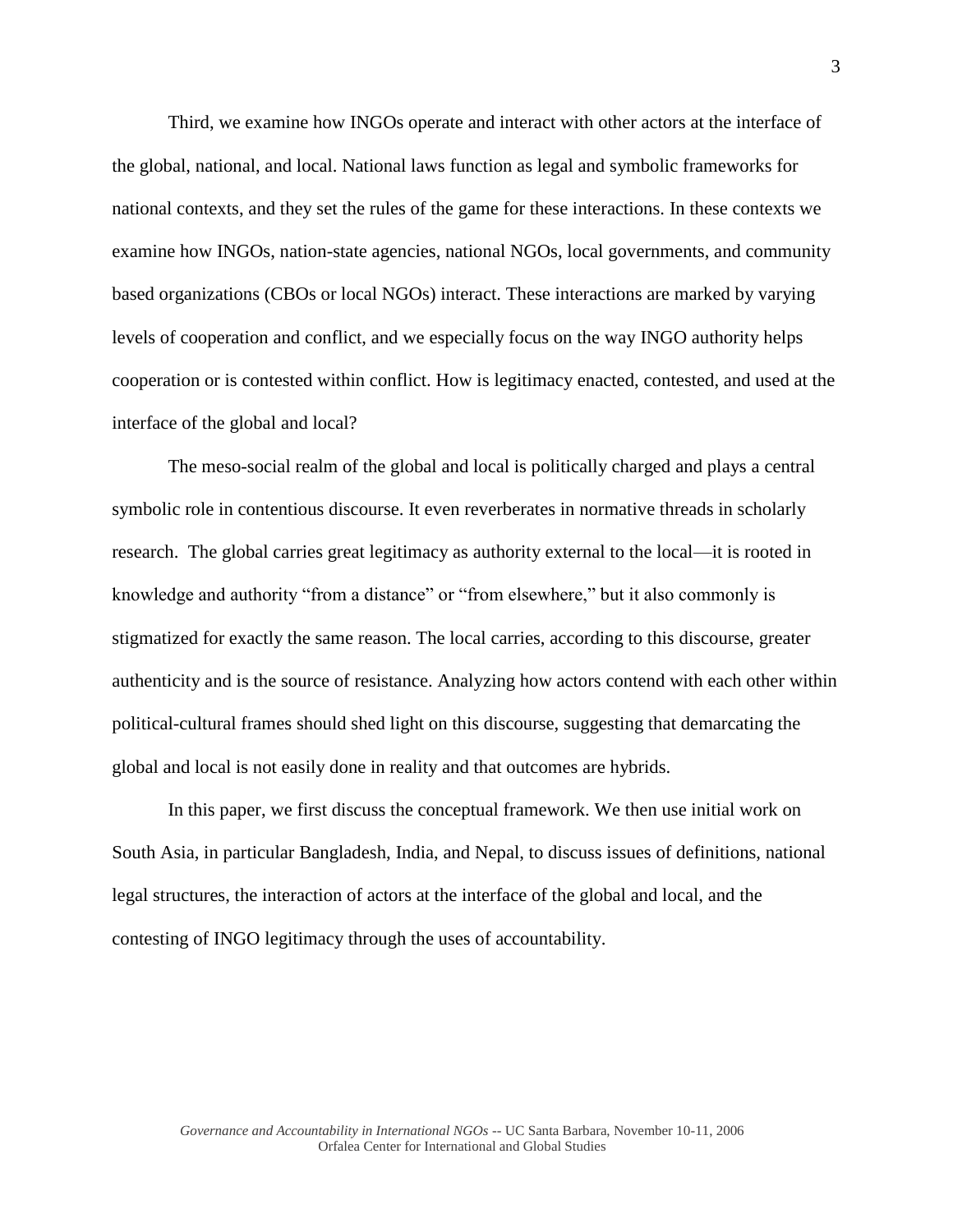## **Conceptual Framework: Political Processes in World Culture/World Society**

The modern world, marked by capitalist markets and the interstate system, has from the beginning been a global phenomenon<sup>2</sup> and can be understood as a world polity<sup>3</sup> or world society.<sup>4</sup> Transnational organizing is not new to this modern world. Flows of scientific and humanistic production (knowledge, art, literature) were prevalent early, and religious networks, associations, and organizations were prominent. Religious revivals throughout the Anglo-American world, for example, resulted from trans-Atlantic networks and exchanges. Transnational movements in the eighteenth and early nineteenth centuries were largely interactions of national associations that while oriented to national identities and policies had an international orientation. The abolitionist, temperance, and other social reform movements in the nineteenth century were international in scope.

Christendom and the Enlightenment provided the cultural schema for the universalism of their authority and models for their organizing. As early as the eighteenth century, but especially in the nineteenth, religious associations and networks invoked the legacy of Christendom, largely through moral order, and thereby provided the dominant source of universalism. Enlightenment internationalism, formulated in the eighteenth century, became another major source of universalistic organizing in the nineteenth century. Roman Catholic orders and associations for the most part resisted modern, Enlightenment ideology whereas most Protestant, even revivalist and missionary, groups articulated in different ways with it. The Workers' International can be understood as a radical, more politically expedient version of the Enlightenment model, but it also arguably is a secularized version of Christianity. Social, moral reform movements were an early hybrid of Christian and Enlightenment universalism.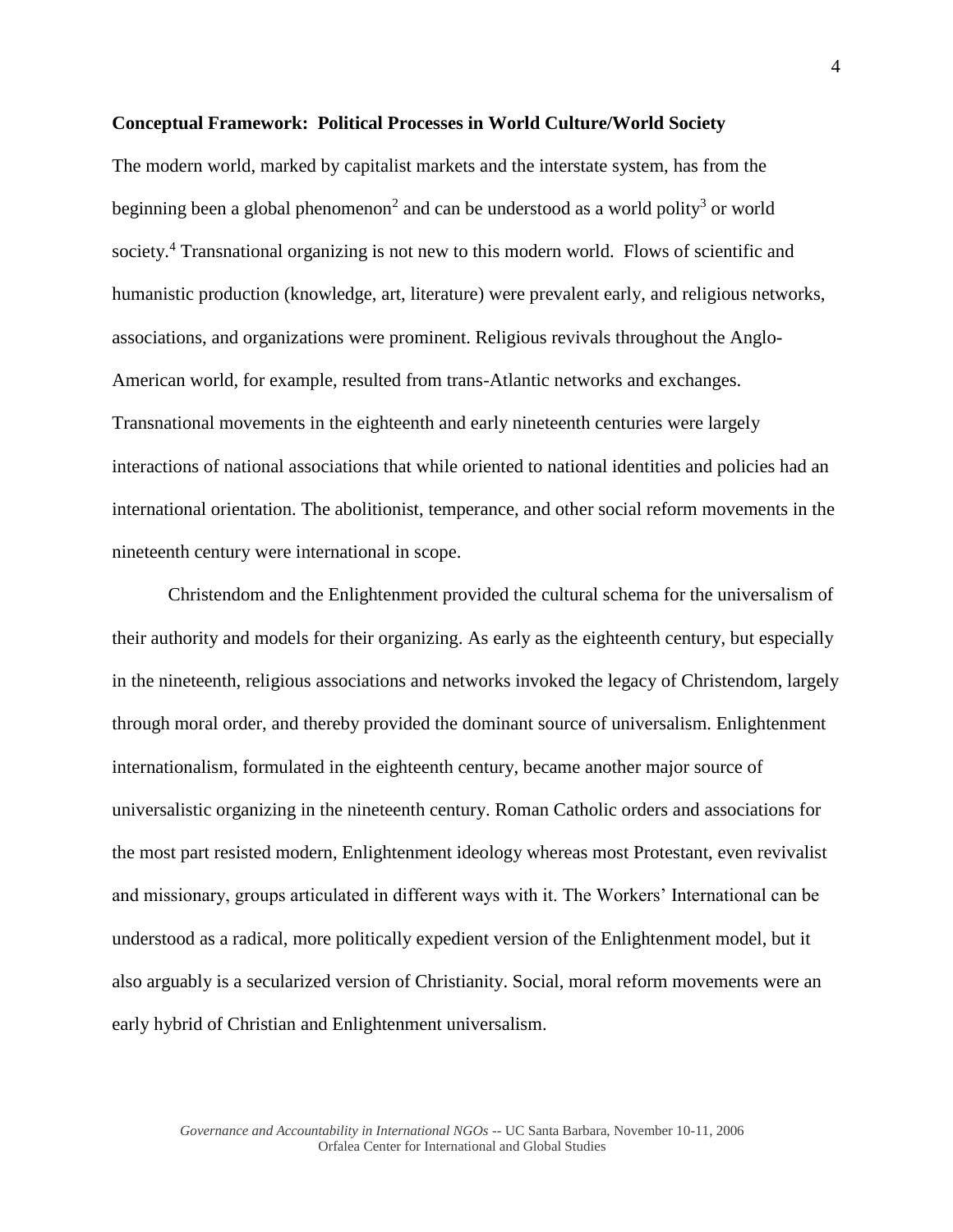By the end of the nineteenth century, international organizing was dominated by internationalism itself something of a hybrid. It was secular and non-Christian at its core although it encompassed an interfaith approach to religion, one embraced by liberalizing Protestantism, as an expression of the highest aspirations of humanity. World peace, "one worldism," common understanding, and the common aspirations of all humankind pervaded the discourse of INGOs in the early decades of the twentieth century. The creation of a global language, for example, is a somewhat pure expression of one worldism and INGOs for the dissemination of Esperanto and other languages flourished at the turn of the twentieth century.

This modernist internationalism, although it discursively included science and technology as essential for ushering in the new world order, quickly took on an aura of idealism—including its connotation of ineffectuality. Beginning after World War I and then universally after World War II, this style of internationalism was replaced with a more technical, functional rationality. Many INGOs like those espousing Esperanto declined as a proportion of the burgeoning number of INGOs.<sup>5</sup> The discourse of one worldism and common understanding remained prevalent, but it no longer was enough. It was subsumed within practically rationality that demanded specialization, rational goals and strategies, and action.

This hybrid of morality and rationality, inherited from the nineteenth century, is central to the rational voluntaristic authority of INGOs of all types, whether professional standard setting organizations or activist ones or mainline service organizations in humanitarian aid, health, education, and development.

What all of these organizations have in common is that they are embedded in a cultural schema that authorizes, and indeed obligates, individuals to organize to pursue rational strategies for solving problems, meeting needs, and in general creating the common good. This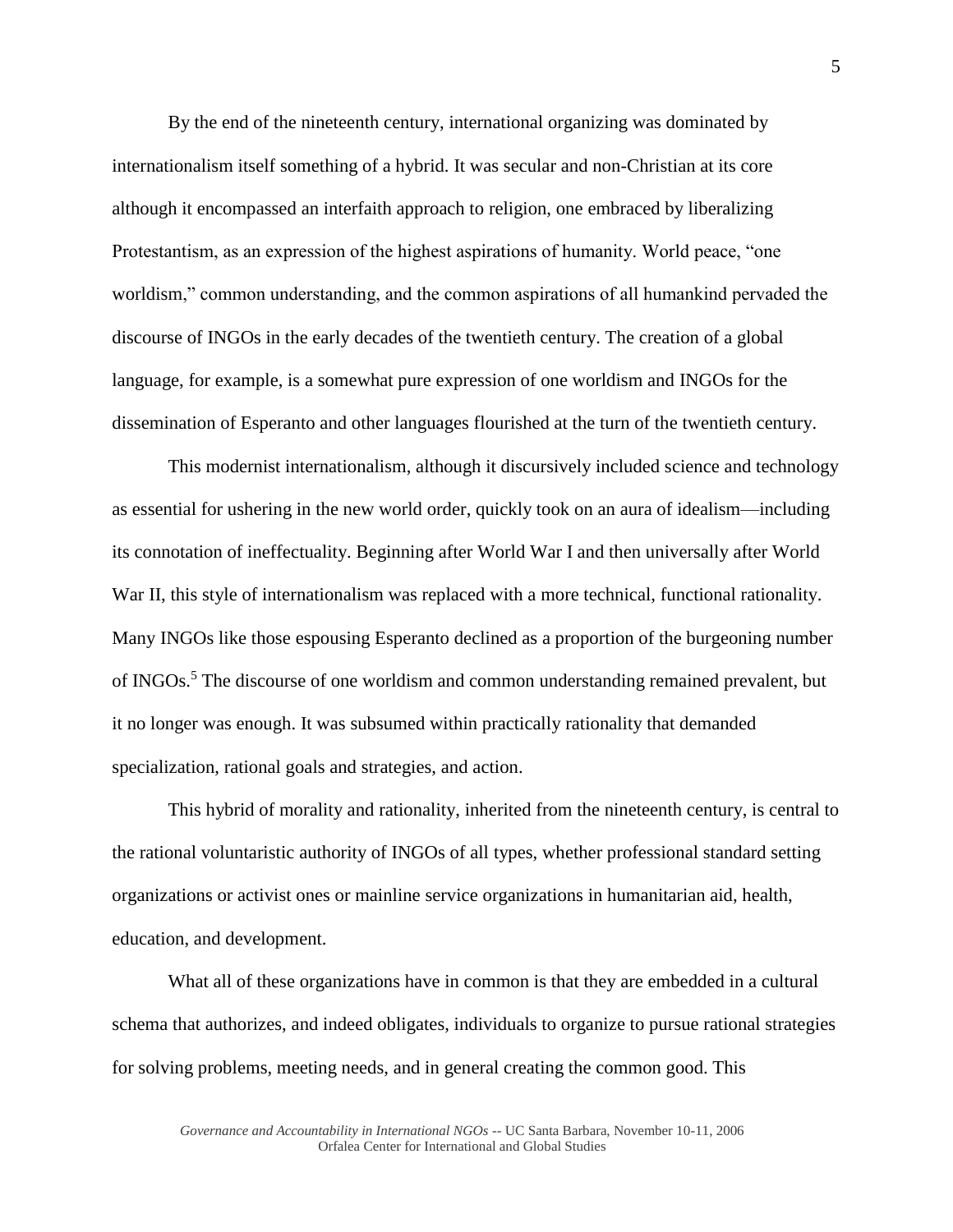commonality is seen in organizational forms, discourse, and activities. Humanitarian INGOs, for example, moved from the dominant model in the 1950s of relief to that of development in the 1970s, taking on increased commitments to research,<sup>6</sup> and more recently taking on advocacy. Common discourse is revealed in interviews of leaders: leaders in American humanitarian, activist, and professional INGOs (and corporations) show an implicit faith in progress, believe that their work is beneficial, and use social science and human rights discourse when talking about the world they are building.<sup>7</sup>

# **Informal and Legal Definitions**

Informally, INGOs are taken to be any organization that is not run by states and is not for profit. There are formal, legal attempts to codify and make precise this common understanding of a third sector, and there are scholarly attempts to bring order to these diverse organizations. Scholars and practitioners have identified different types, but the most common distinction is between activist and all others. Not all activists groups take the form of formal organizations and not all formal INGOs are activist in nature. Nor do activists and INGOs exhaust the forms of participation in a global civil society.<sup>8</sup> It would be useful to identify an issue area or a particular goal and then identify the different groups, networks, and organizational forms that diverse actors take surrounding this issue.<sup>9</sup> The complementary focus taken here is to examine INGOs as a particular organizational form that encompasses diverse goals, issue areas, and normative positions.<sup>10</sup> From the point of view of the organizational form, the distinction of being activist can be blurred. Service and especially development INGOs, for example, have increasingly taken on advocacy as a crucial style of action.<sup>11</sup>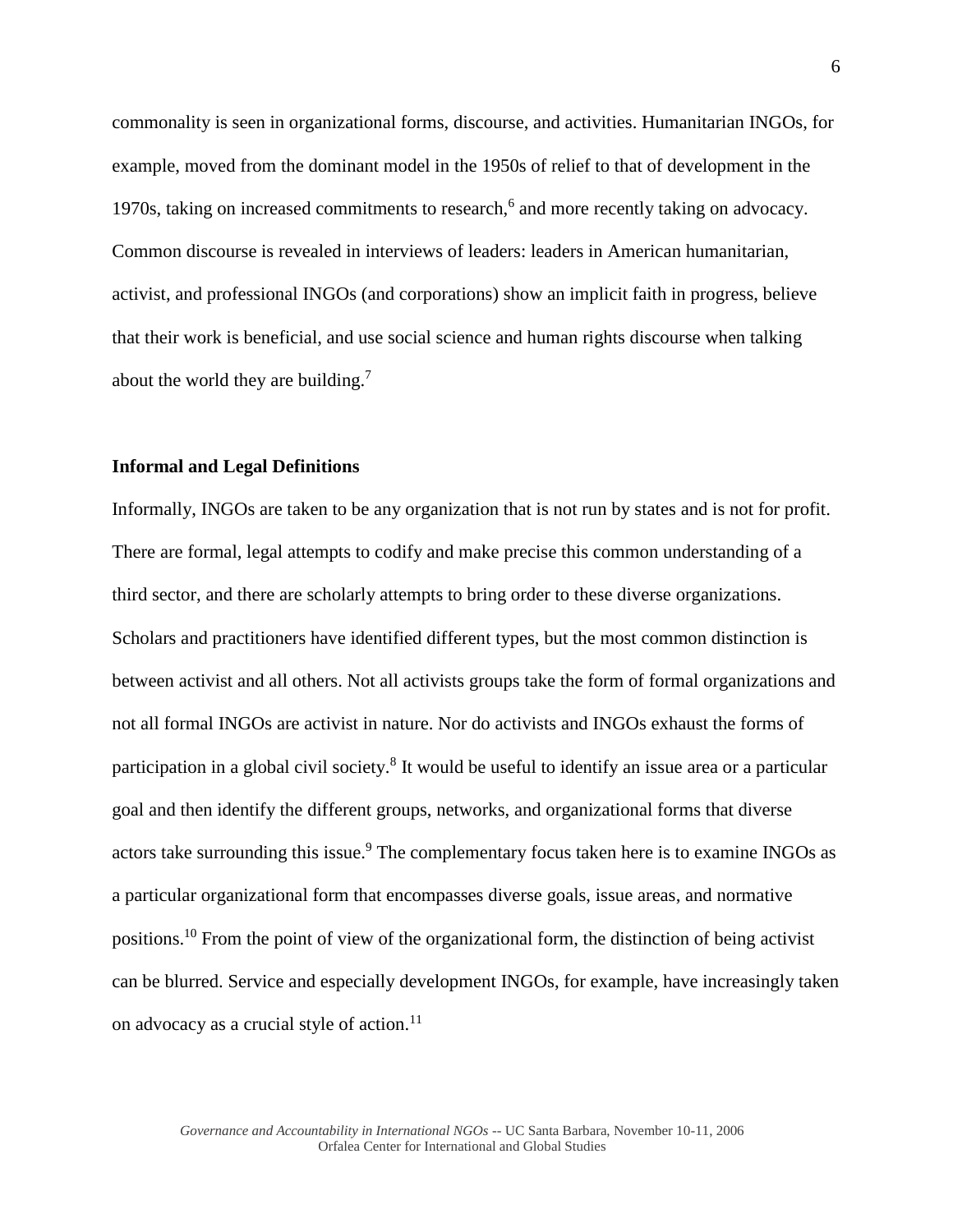The dual core of the commonly understood definition of INGOs, their voluntary, not-forprofit nature, also can be ambiguous as witnessed by the large number of "hybrid" actors. In practice, many of what are commonly accepted as INGOs receive grants from states and corporations. Some organizations are ostensibly in the third sector but function as quasi-agents of the state. Others emerge out of agreements among states, corporations, and INGOs that establish standards, ethical codes, or agreed procedures about particular issues. Abbott et al. conceptualize states, NGOs, and firms as ideal types and any particular organization as a particular "mixture" of the three.<sup>12</sup> The Global Compact, for example, is a hybrid comprised of states and firms that was created at the initiative of the United Nations in response to concerns over accountability. The Kimberly Process was formed to govern the problems surrounding "blood" diamonds and is comprised of states, INGOs, and firms.

The UN recognizes any commonly and legally accepted organization as an INGO, but they are more selective when granting consultative status. The UN committee focuses, at least according to formal requirements and documentation, on the procedures of governance, the countries of members of the governing board and executive staff, general memberships, sources of funding, expenditures, activities, and any formal or financial relationships to governments.<sup>13</sup> In short, the required information revolves around assessing the claims of democratic governance, independence from states and firms, expertise, and goals of the collective good.

In practice, INGOs are defined within national legal frameworks. National law defines what organizations qualify as NGOs and require some form of registration with a central agency. Increasingly these stipulate rules and procedures of accountability, all involving the handling of money, and more recent elaborations of these legal structures have become more regulatory. The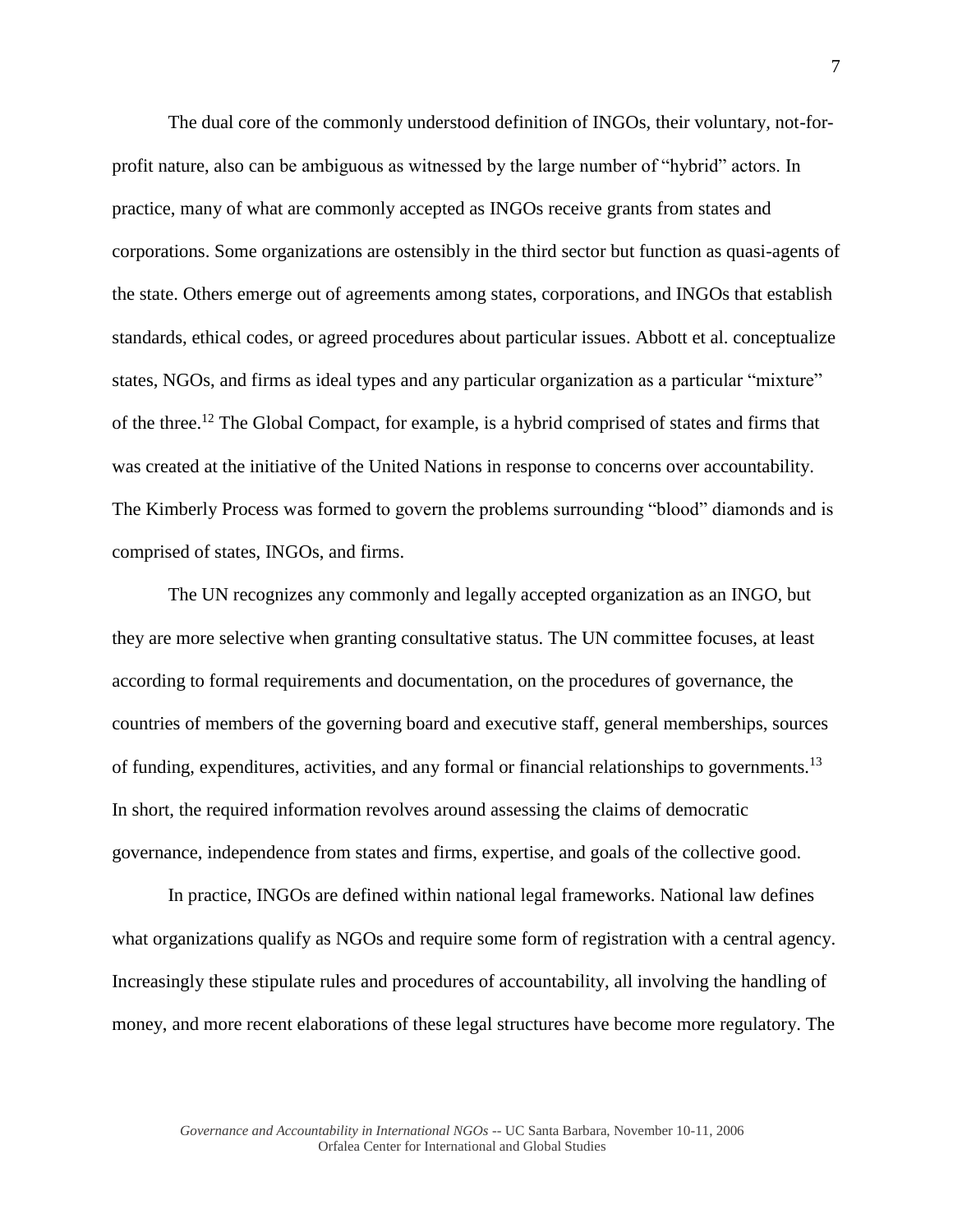history of laws governing international and domestic NGOs in South Asia document this pattern of initial registration to financial accounting to heightened accountability and regulation.

Laws concerning voluntary associations in South Asia date back to colonial British India. The Societies Registration Act of 1860 established the requirement that voluntary associations register with the government. This and subsequent laws in the region focused on registration, expanding the scope to different types of associations. Throughout the period, specific laws singled out religious groups given their prominence. There was and remains special concern over the use of charitable organizations for proselytizing.

After political independence, there was increasing concern about foreign funds, and in the 1960s and 1970s a variety of acts and ordinances were promulgated that focused on finances. By the 1970s, laws required that NGOs give account to the government about the amount and source of all foreign money they received (e.g., in Bangladesh 1978 Foreign Donations Regulation Ordinance and the 1979 Foreign Donations Rules and Regulations; in India the 1976 Foreign Contribution and Regulation Act). Subsequently, these states expanded the bureaucracy to administer these requirements and added associated legislative measures. These laws also require that INGOs on their end also account for funds distributed. The general intent of the foreign contribution laws was to make sure that the organizations used the money for the declared purposes, but the immediate precipitating issues were political. There was great concern that foreign monies were being funneled through NGOs to influence political parties, elections, and officials.

By the 1990s, demands for accountability broader in scope emerged worldwide by a variety of actors including INGOs themselves. The amount of money flowing through INGOs and NGOs and the sheer number of NGOs was viewed as something of a crisis that needed to be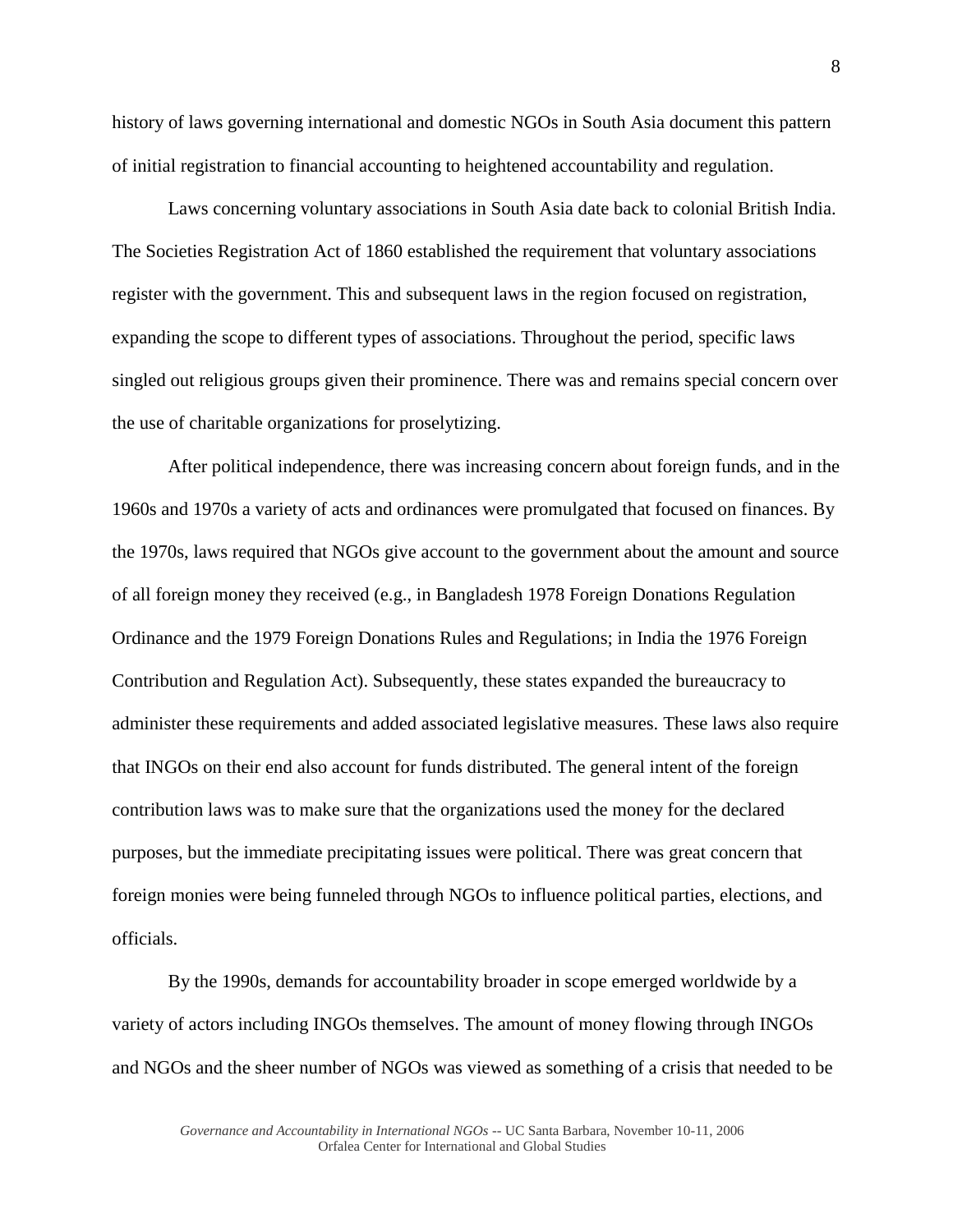managed. This resulted in the now intense discussions by both practitioners and scholars about the nature of accountability and its centrality to the legitimacy of INGOs and NGOs.

Accountability currently dominates the discussions of INGOs and NGOs and of global civil society generally, but since September 11, 2001, there has been increased politicization. Recent laws and debates about potential laws revolve around much tighter regulations, taxes, and political affiliations. The recent Foreign Contributions Management and Control Bill of 2005 in India, for example, restricts foreign contributions in a much more stringent fashion and raises concerns about "anti-nationalistic" activities. INGOs and NGOs in all three countries have mobilized to contest what they consider a policy shift from the accounting of funds to regulating activities.

National histories of these laws clearly are affected by models and principles worldwide. We would thus expect to see similarities in these histories across nation states. These global processes interact with local and national cultures relating the state to civil society, and a major research agenda is to analyze the diffusion of legal frameworks and within that common context the particular hybrids that emerge within different regions and nation-states.

## **Organizational Forms and Isomorphism**

Nongovernmental organizing is a particular organizational form rooted in particular assumptions about the individual, society, authority, and narratives of progress.<sup>14</sup> Each national polity has its own cultural, political framework for the third sector.<sup>15</sup> These vary from viewing voluntary associations as a form of participation crucial to democracy (e.g., USA) to those that are suspicious of such organizations (e.g., old communist states). In Macedonia the USA and INGOs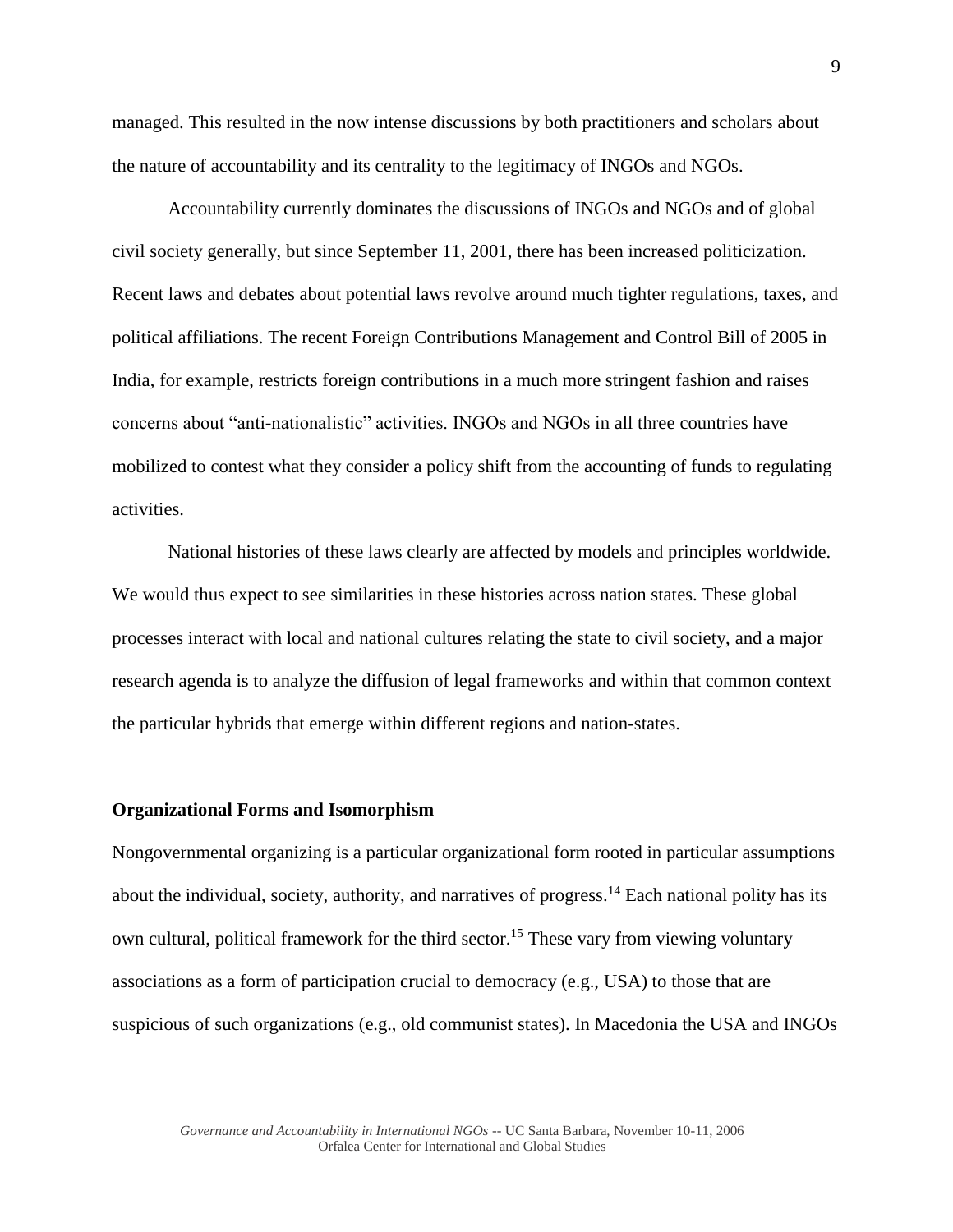have cultivated NGOs as anti-state because they have continued to equate the state and communism, resulting in heightened state-NGO tensions.<sup>16</sup>

The growth worldwide of national and local NGOs takes place in these contexts. We would expect several factors to affect the different national rates of NGO growth. Legal requirements likely embody the broader political and cultural views of voluntary associations, and will encourage or discourage the establishment of NGOs. The level of INGO presence and activities within a country has, we would hypothesize, a positive effect on the growth of NGOs. There arguably are two mechanisms resulting in this relationship. First, a strong presence of INGOs would model this organizational form and civil society organizing generally. Second, to the extent that INGOs bring resources such as development dollars, they would attract much attention. A major impetus for forming NGOs associated with development projects is to tap into development money administered by INGOs. We consequently expect that the levels of development money available to the third sector affect NGO organizing and that NGOs would compete for these limited resources.

We have argued that INGOs are predicated on universalistic and individualistic organizing: individuals have the authority to organize for collective goals. The question arises whether this might be in tension with local communal organizing. It is common to see local groups and organizations as resistance to and in competition with large INGOs.<sup>17</sup> If so, this would suggest that the strength of local communal associations (peasant groups, religious groups) would hinder the adoption of the NGO organizational form and hinder the growth of NGOs.

Local agency, however, is much more varied and much more of an engagement of INGOs. Evidence suggests that strong local communal groups are able to take advantage of the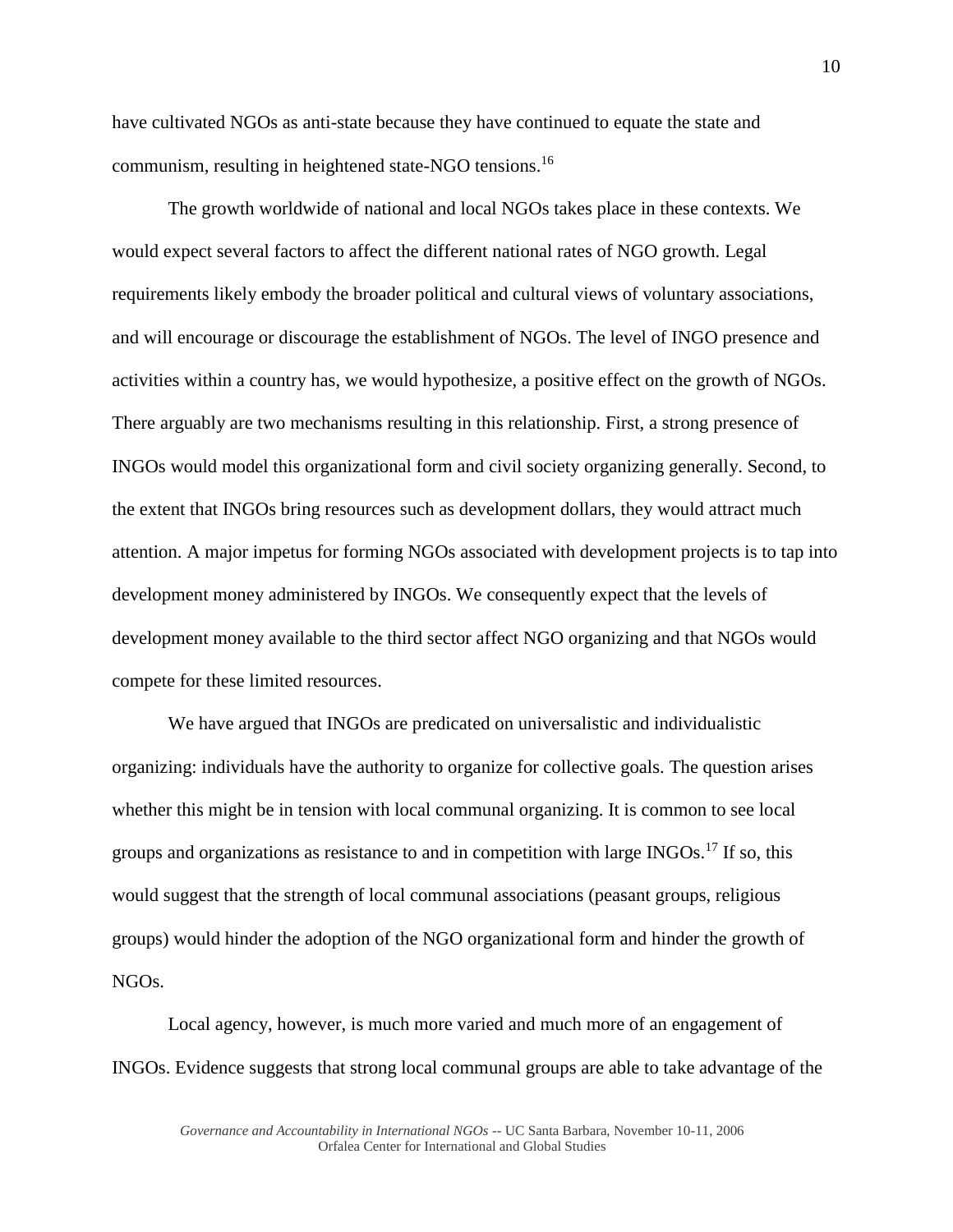NGO organizational form.<sup>18</sup> INGOs, moreover, seem to temper their individualistic discourse when engaging local communal groups.<sup>19</sup> Following this line of argument, we would hypothesize that the greater the number of INGOs active in a country, the greater the growth of NGOs within the country.

We can break down the aggregate number of NGOs within a country by local regions or states. It is possible to map the reach of INGOs within a country and relate it to local factors, including NGOs. For example, Chhetri related the presence of development INGOs in states within Nepal to social factors such as literacy.<sup>20</sup> The locations of INGO projects are identified by district, and these can be counted as one (present) or by actual number of projects or project per capita. INGO projects are in many sectors: community development, women and children, education, health and disabled, natural resources, and others. Different sectors can be mapped distinctly in one or more maps. The maps might be overlaid with different variables, such poverty levels, number of local NGOs, or strength of local communal groups.

#### **Competition, Conflict, and Contested Legitimacy at the Interface of the Global and Local**

Several types of actors are involved in any service delivery or development project on the ground: large foreign INGOs, IGOs, the central state and its agents, national NGOs, local governments, and local community based organizations. And under closer scrutiny there are, of course, religious groups, neighborhoods, kinship groups and the like not organized as formal organizations. There might also be agents of foreign governments providing bilateral support.

These actors cooperate to a great extent, but they also compete or outright contend with each other. Conflict is over interests including resources, power, control over a sphere of social life or over a particular place, and attributions of responsibility for success.<sup>21</sup> Conflict is also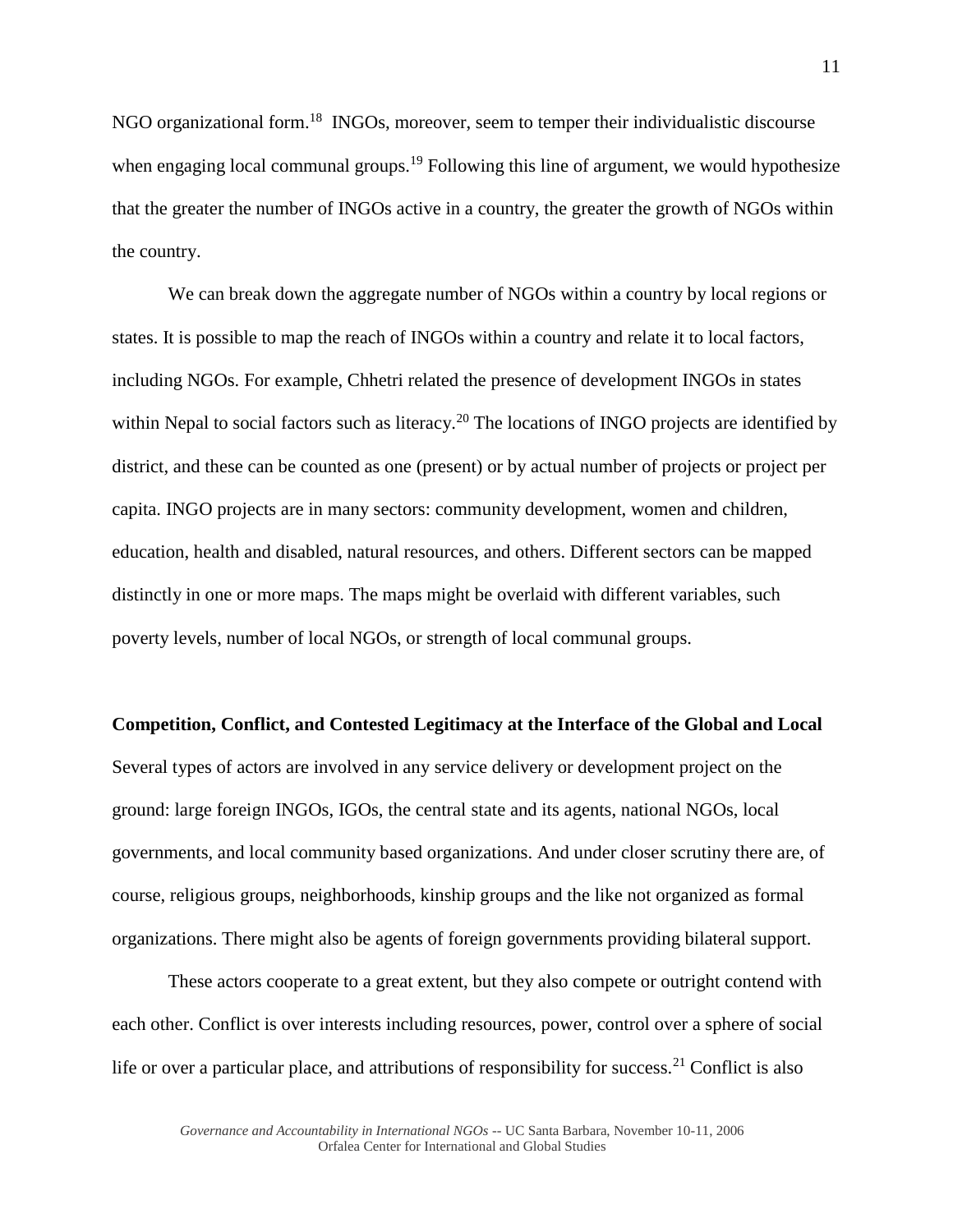over authority. Issues might symbolize nation-state sovereignty or local state authority within a federal system. In the same vein, conflict is over cultural schema and bases of knowledge: How is policy based on rational, scientific research articulated with local, common knowledge?

Actors use differences in bases of authority and knowledge in contentious discourse. Local actors might cast a particular development policy as the product of evil, often American, homogenizers and the local as the last stand of resistance; IGOs and states likely describe the policy in social scientific terms arguing that it is the best way of attaining a higher standard of living, security, and freedom against the entrenchment of local despotism, ignorance, and superstitions. Taking the global-local binary at face value oversimplifies the complex interactions and contentions of the actors within the situation. The global-local interface is in practice a meso-realm within which the binary discourse of global-local is used to contest authority.

There are many permutations of how the various actors line up and there are different patterns of cooperation and conflict. In the case where there is cooperation among the central state, IGOs, and INGOs, there is a unified pressure of a *global hyper-rationalism* applied to local actors. Local actors whether local governments, communal organizations such as peasant cooperatives, or CBOs, have little support, although even in this extreme case they generally are able to network with other INGOs.<sup>22</sup> In a *nation-state centered* case, the national state and NGOs play INGOs for resources and legitimacy, resulting in a strong national/local versus global pattern of tension and conflict. Another case is when INGOs and national and local NGOs work together to attain goals. In this civil-society centered case, INGOs and NGOs leverage the state applying both external and domestic pressures. This is a common pattern in South Asia.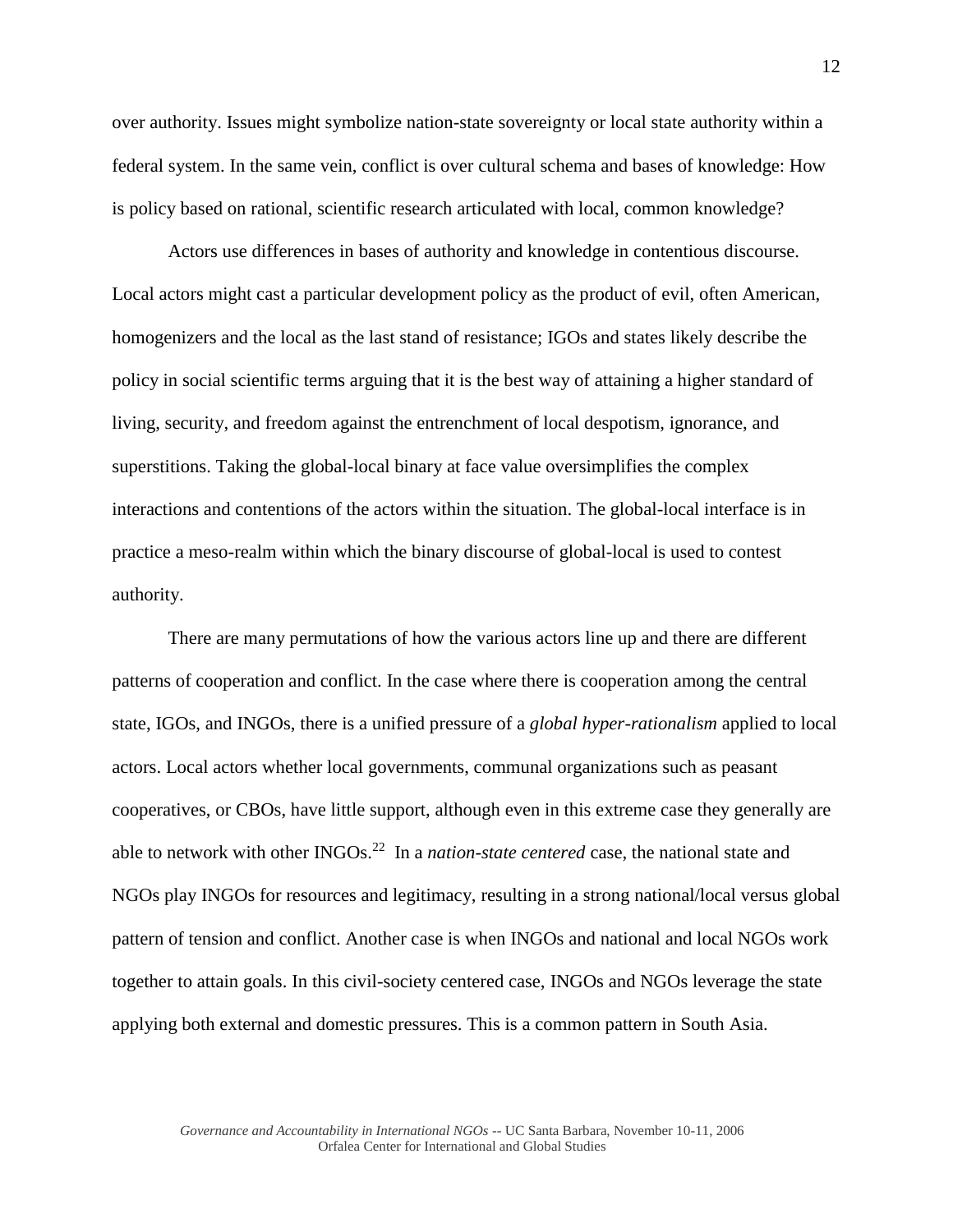## **South Asian State Bureaucracies and INGOs**

Public civil servants in Bangladesh, Nepal and India (and elsewhere in South Asia) historically have had high social status and bureaucratic positions were much sought after. They were granted based on merit and education, and only the cream of the educated elite became "public servants." Through the 1980s when the industrial and service sectors were still in their infancy, the government sector was the largest employer of university graduates. With the cream of the intellectual prowess being employed by the government, it became generally "known" that only the "not-so-bright" became professionals within the private sector. For that reason, professionals in private and nongovernmental sectors had lower social status, despite their higher income. In other words, the higher social status of bureaucrats offset to some extent the relatively low salaries they received. The status of high level government bureaucrats is so ingrained in the psyche of South Asian intellectuals that even those who have migrated to the USA and have done very well for they refer nostalgically and enviously to those who have stayed behind and now occupy high government positions. In rural areas of Nepal parents still hope for their children to achieve the status of *hakim* (government official) and thereby bring prestige to the family.

Structural problems and tensions arise because many prominent INGOs though staffed by professionals of national origin have traditionally been headed by foreign professionals whose educational credentials do not match the comparatively high educational degrees of their counterparts in government circles. The lower educational attainment of INGO leaders is a significant shortcoming in the South Asian culture within which education is a strong determinant of status. Beyond social psychological resentment this might engender, this creates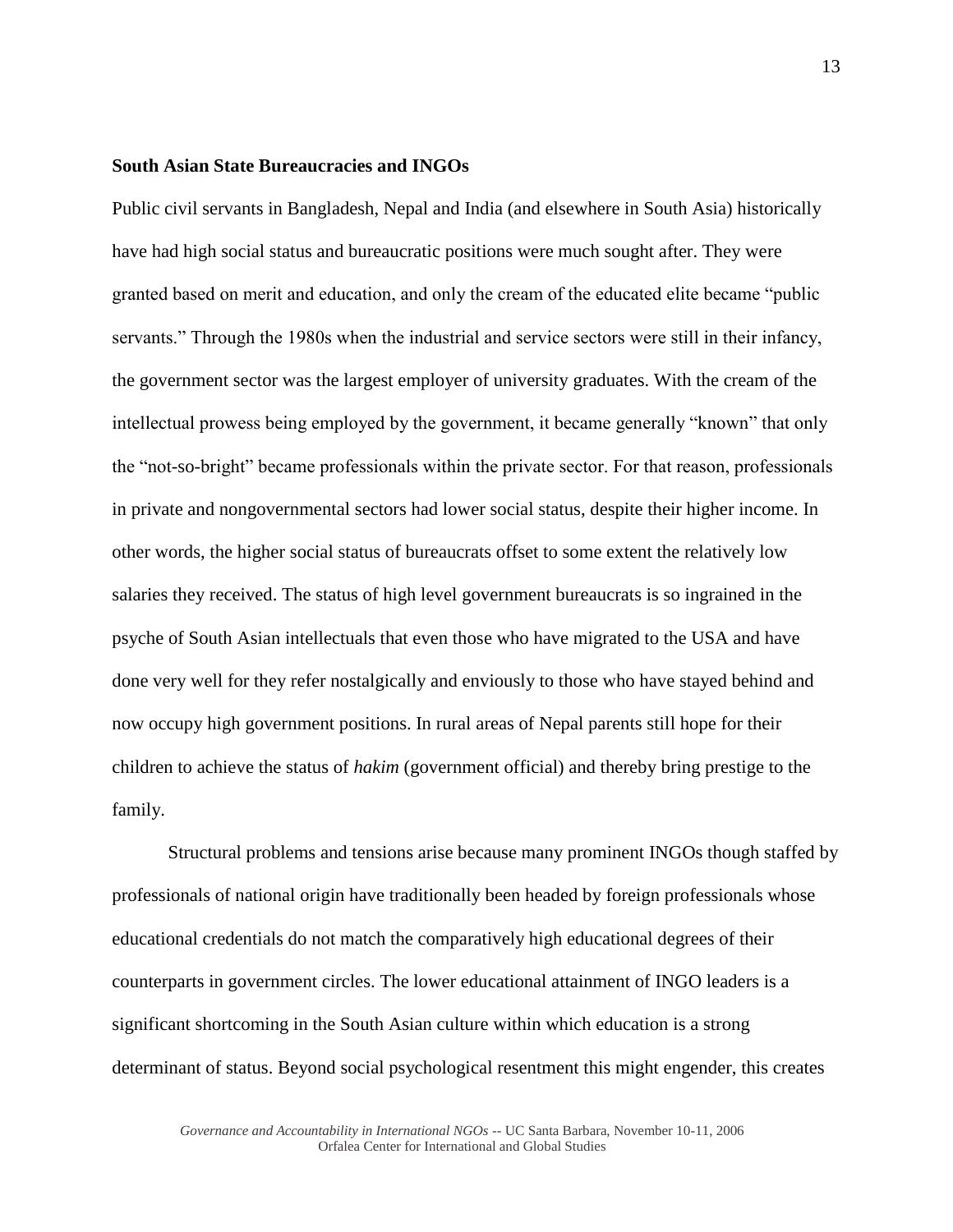structural issues. Within South Asian culture negotiations are presumed to be between equals. The social inequality between government bureaucrats and INGO leaders complicates interactions and negotiations.

The status of INGO staff has increased since the 1990s, and while this has solved issues of unequal statuses, it has threatened the status security of the still low paid government officials. A greater number of university graduates enter the private and nonprofit sector, and highly education professionals of national origin have gradually taken over the top INGO positions. The higher pay and now increasing relative social status of INGO professions and their increasing role as players in the service and development sector threaten the social status of government bureaucrats.

# **The Uses of Accountability in Contesting Legitimacy**

Actors use accountability strategically in their conflicts with each other. There are good governance reasons for demanding the accountability of INGOs and NGOs, given their spectacular claims of having no self-interest but only the interest of the common good and given the large amounts of money they mediate in development and service sectors. Accountability is thus a powerful tool for assessing an INGO's or NGO's legitimacy and thus a powerful weapon for granting or withholding legitimacy. While states have the ethical high ground given the global consensus about the need for the accountability of putatively disinterested organizations handling a lot of money, they are not above using accountability procedures in their interactions and conflicts with INGOs and NGOs. Many organizations for their part resist the expansion of formal accounting as undo interference by states. $^{23}$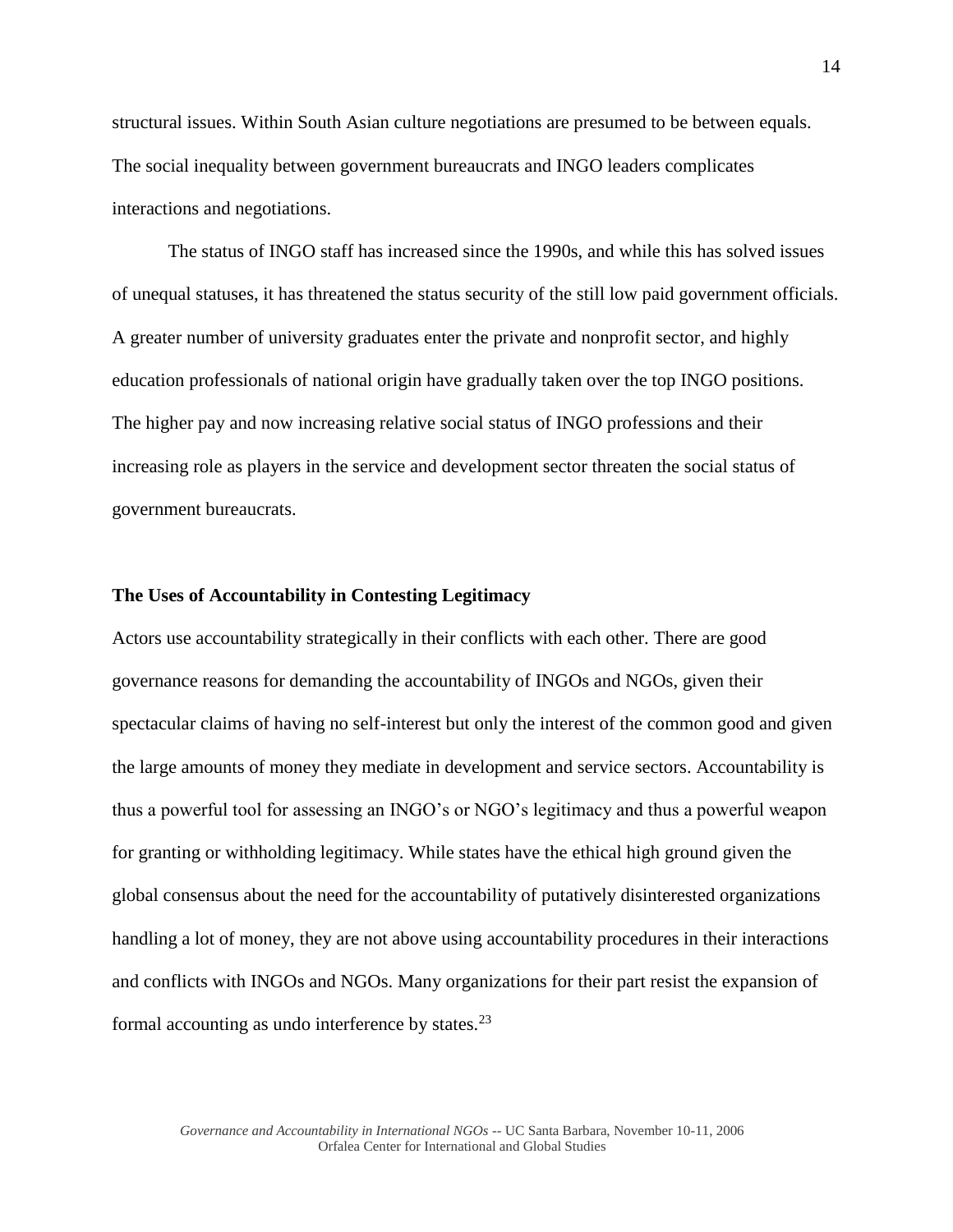Paralleling the longitudinal study of national legal structures, it will be important to analyze the history of the demand for accountability. While the simple demand for accountability is imminently reasonable and thus not a puzzle, understanding its social and political construction is important. It also likely is an important context for interpreting patterns of change in national laws. Within a country, the accountability of INGOs and NGOs thus is a political process.

National laws and procedures since the early 1990s focus on the handling of money: from whom do NGOs receive money for what purpose and how is the money spent? These laws have been used to restrict and blacklist a large number of organizations. In India, for example, the Council for Advancement of People's Action and Rural Technology (CAPART), a semiautonomous body under the aegis of Ministry of Rural Development, blacklisted 248 voluntary organizations to date and has placed several other organizations under financial restrictions.<sup>24</sup> The Public Action Committee of the Comptroller Auditor General of India submitted a report indicating lapses in administering grants by state agencies and  $NGOs<sup>25</sup>$ . The Ministry of Home Affairs has restricted receipt of foreign funds under the FCRA act of 1976 for 8,763 organizations in various states in India due to non-receipt of audited statement of accounts (as of October 26, 2005).

States since the 1990s increasingly attempt to hold NGOs accountable for practices in the field. They tend to focus on activities rather than outcomes because it is so difficult to assess program success, especially in development and service. They attempt to assess if an organization is doing what it is funded to do, whatever the success of those activities. This accounting relies heavily on the individual evaluator in the field. Individual evaluators might "look the other way" for a particular group whether because of bribes or solidarity with the local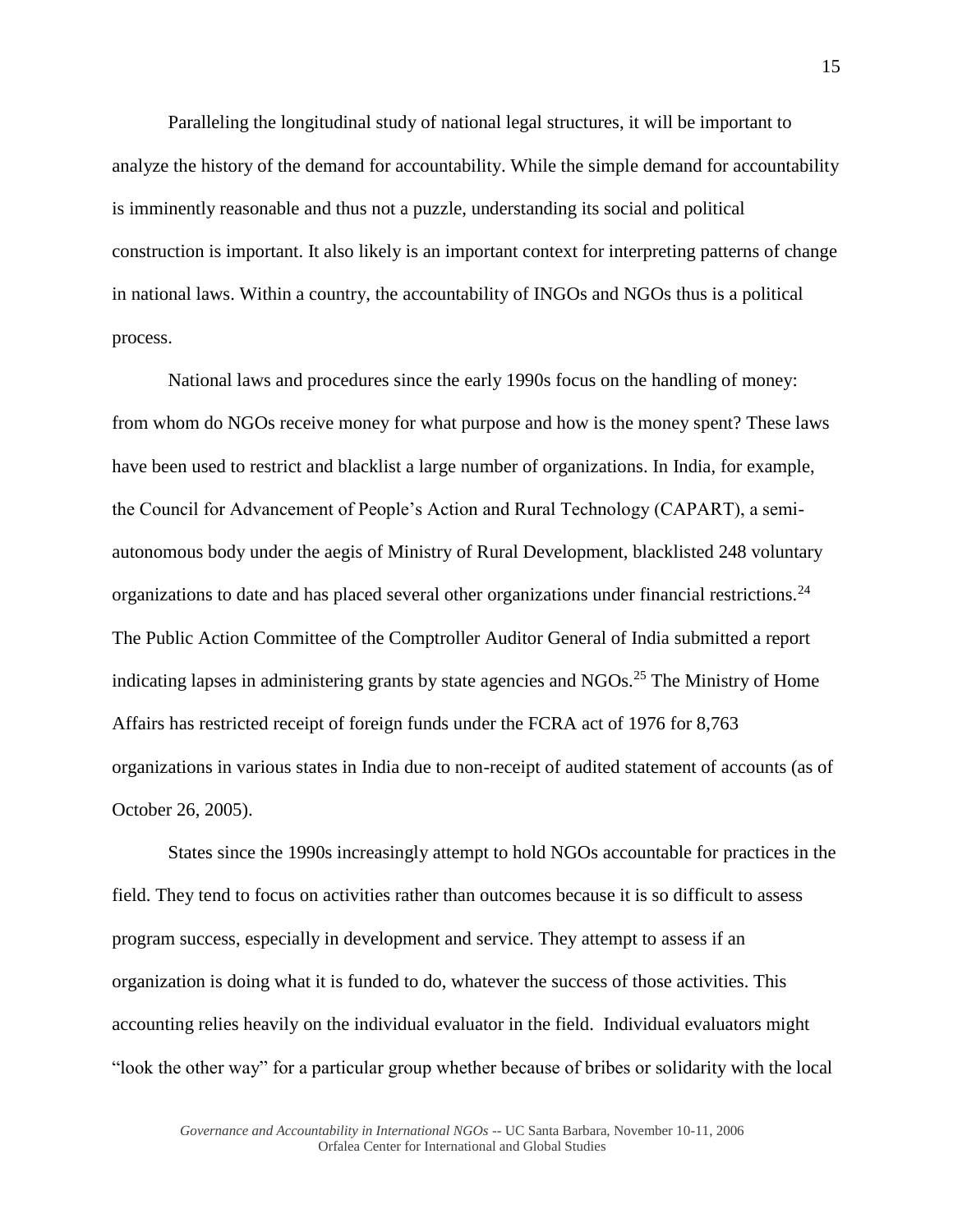group, and they might be overly strict enforcing the letter of the law to the point of guaranteeing noncompliance to other groups that are out of favor. State tensions with a particular NGO or with a type of organization or with the foreign source of their funds come into play, as does the competition among local groups.

Whatever the mechanism, patterns of blacklisted organizations are discernible and are shaped by factors such as religion, ethnicity, and language. In South Asia, for example, a larger proportion of humanitarian, relief, and development organizations are faith based. Some of the largest INGOs in Nepal and India are Christian and many INGOs and NGOs are Muslim. Both types of groups commonly are accused of using humanitarian aid and development projects to proselytize, especially the lower castes. Christian organizations throughout the world for decades made services a priority over proselytizing, claiming that they will "bear witness" or "share" only when those receiving the services ask. Many evangelical organizations get into trouble with their sponsoring churches (mostly in the USA) for elevating material needs over spiritual. At the same time, it makes them vulnerable to accusations of buying conversions. In India, Dalit conversions to Christianity, Islam, and Buddhism are taken as documentation of this strategy. These tensions are found locally and are mobilized nationally by religious leaders and political parties.<sup>26</sup> State officials, whether sensitive to popular opinion or acting more on their own tensions with such organizations, are not immune to using accounting practices for political ends.

Development INGOs and NGOs in general are more suspect than those in other sectors such as environment, health, and education. There are several likely reasons for this. For one thing, development organizations handle larger sums of money. For another, development organizations are involved in attaining goals that are the exclusive responsibility of states nation-states are constituted by their mandate to attain societal goals, development being crucial.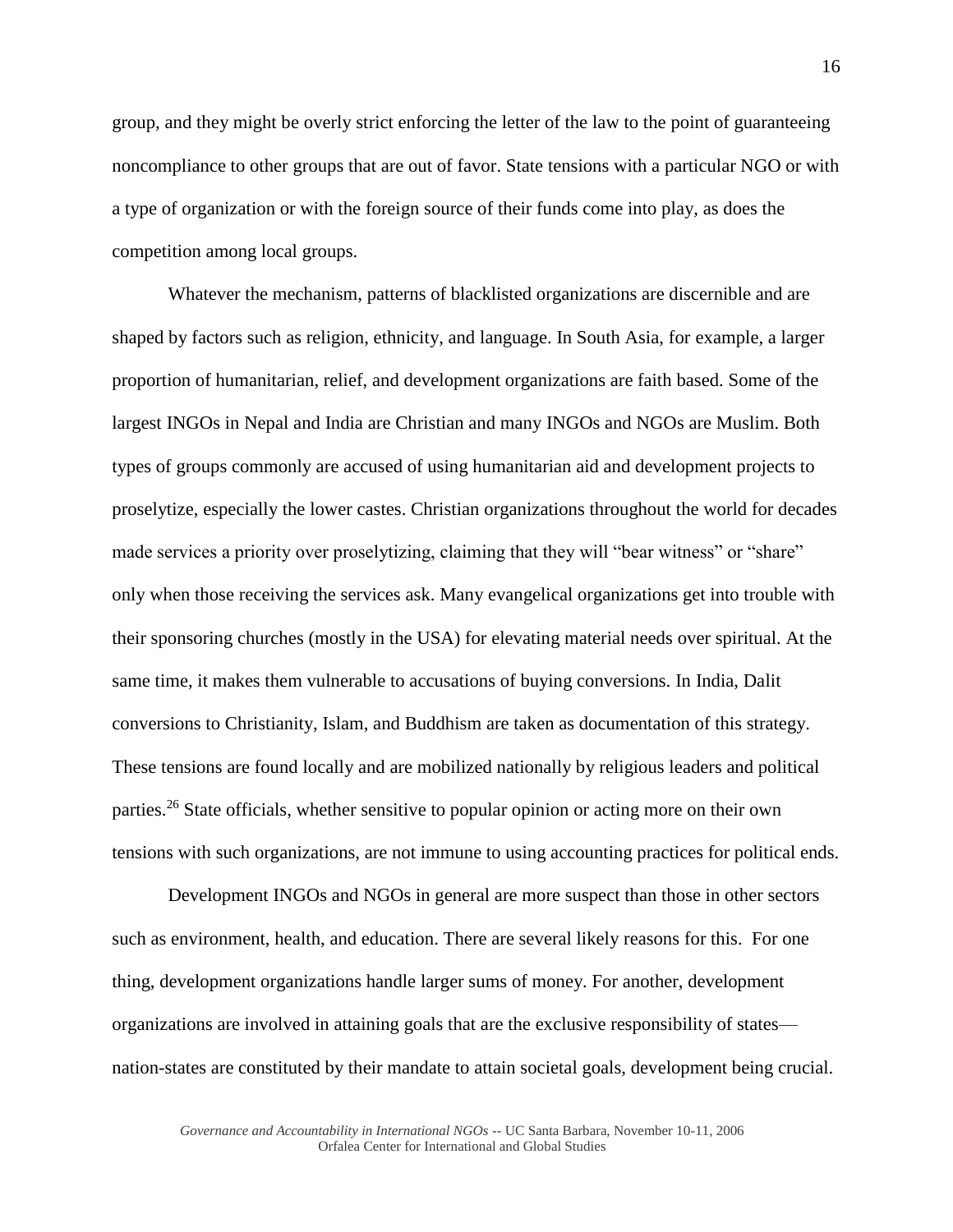It threatens the legitimacy of the state regime if not the state to have nongovernmental organizations, especially foreign ones or ones receiving foreign money, attaining these goals. Organizations in the education sector have the same potential competition, but they tend to support and advise the ministries of education and school systems or to work in areas of informal schooling that supplement not compete with public schools.

None of this analysis is meant to debunk the importance of accountability or to cultivate a cynicism about demands for it. Accountability is, nevertheless, part of the political process that encompasses the various actors at the interface of the global and local. Accountability taps into the identities and goals of the various actors, including states and their agents. We have noted just a few of the political factors involved.

## **Future Research on Law, Accountability, and INGOs**

For organizations that have no authority to promulgate formal law and that directly command little political power or economic resources, it is important to understand the nature of their authority that enables them to interject themselves into power politics central to the mandate of the nation-state and to the structures of everyday life. The question of INGO authority gains even greater significance when we consider the extremely different types of INGOs: activists, mainline service organizations, and technical, professional standard-setters. INGO authority enables some to mobilize popular demonstrations and mass boycotts, enables others to mobilize resources of the middle class throughout the world for others throughout the world, and enables still other organizations to sit down with corporations and lawyers to work out standards to which states and businesses submit.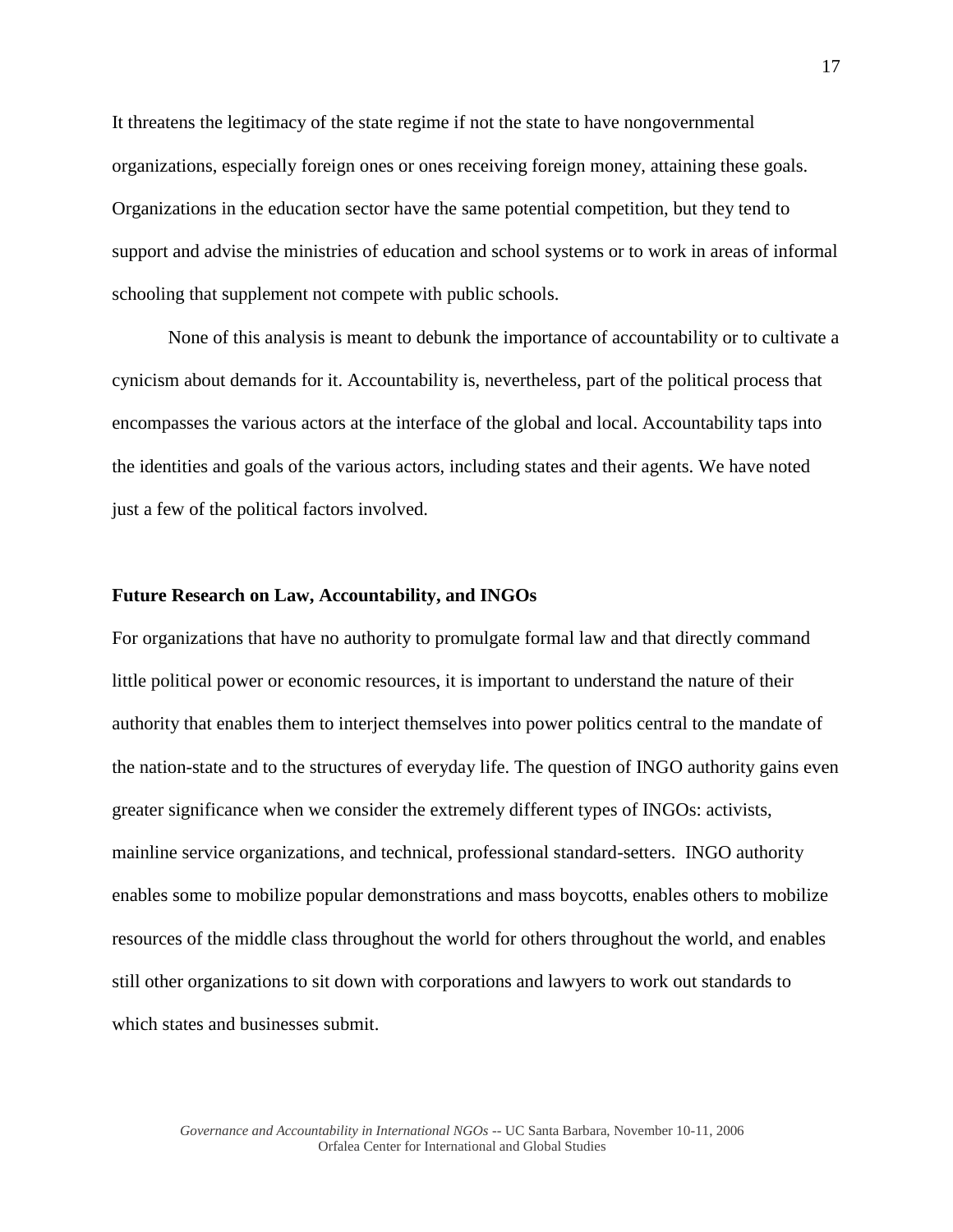INGO authority is rooted in world cultural schema that enables them to claim that they have no self interest and have the sole purpose of the collective good, and those contesting INGOs focus on contesting their authority by debunking this claim. This is a rational-moral authority deriving in part from their voluntarism and demonstrated in the ethical and unbiased use of money and knowledge for the good of the targeted stakeholders. This is especially true for mainline service and developmental organizations that handle large amounts of money and that administer programs based on scientific research and technical knowledge. As INGOs have become more influential and development INGOs have been more open to taking on advocacy activities, the controversy over these claims has increased. Similarly, as the number of NGOs has burgeoned and the amount of service and develop money has increased the controversy over NGOs has increased.

We have in broad outline drawn attention to the need for research at several levels of this contested legitimacy. The proposition that cuts across these levels is that contesting INGO legitimacy takes the form of demanding and elaborating accountability. Demands for accountability are not reducible to this political process—there are good reasons independent of these conflicts for demanding accountability, but in practice accountability is implicated with the political process.

We have explored several levels of contested legitimacy that require further research. National laws have changed over time, from registration, to accounting of money, to stricter assessments of activities, linking the latter to national security interests. There is a need for broader longitudinal, cross-national analyses that relate changes in global discourse and in national legal contexts to changes in INGO/NGO influence, activities, and diffusion locally. Conflicts among actors at a meso-level are crucial for understanding the contesting of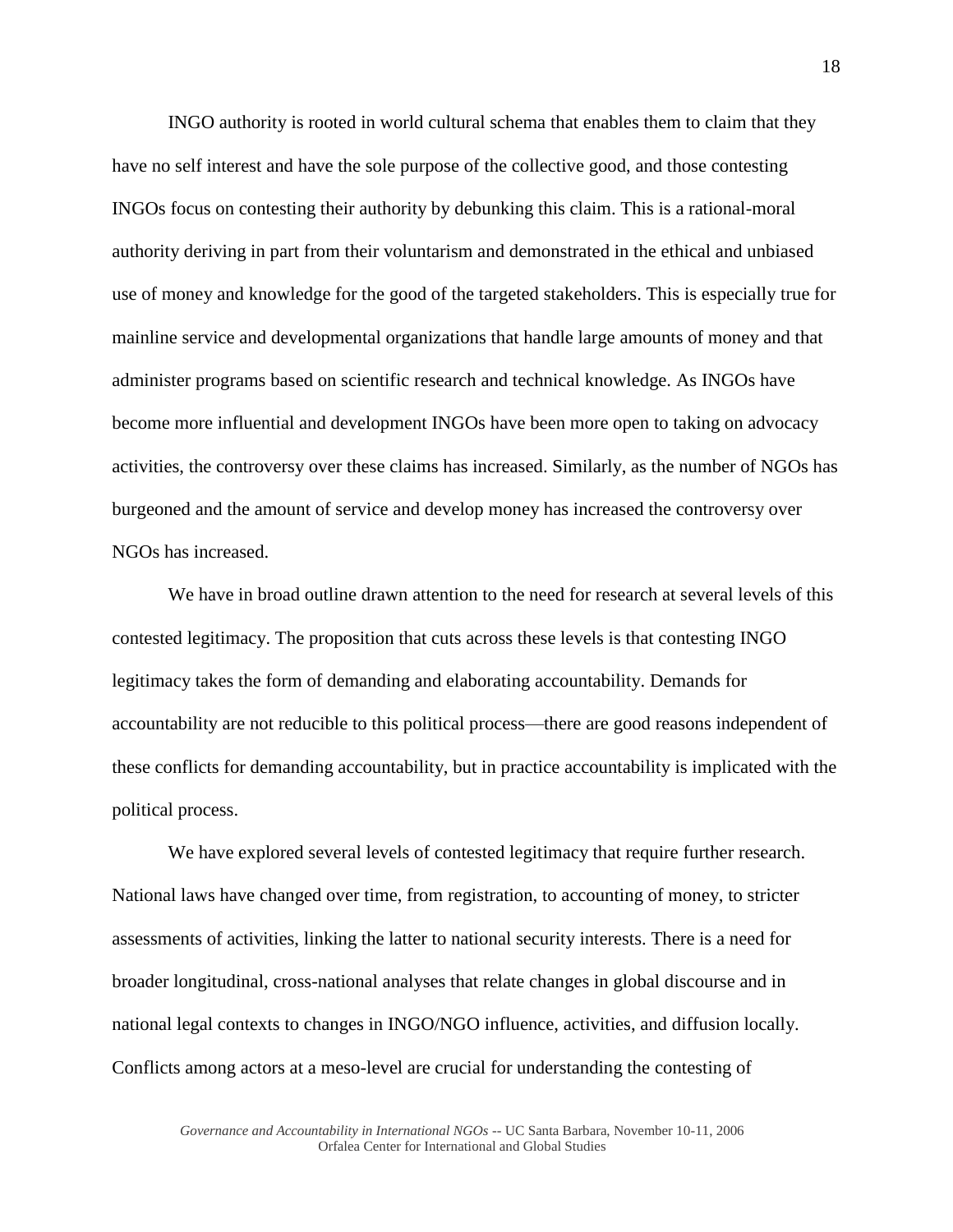INGO/NGO legitimacy. We have reported on very initial attempts to unpack the nature of the actors' interests and how legitimacy is contested. There is some support for our understanding of the nature of INGO/NGO authority because attempts to debunk that authority revolve around exposing self interest. Moreover, there is strong evidence that actors use global discourse and the legitimating nature of rational-voluntarism to attack INGOs and NGOs. Further work is necessary to understand how actors are shaped by and in turn shape global discourse.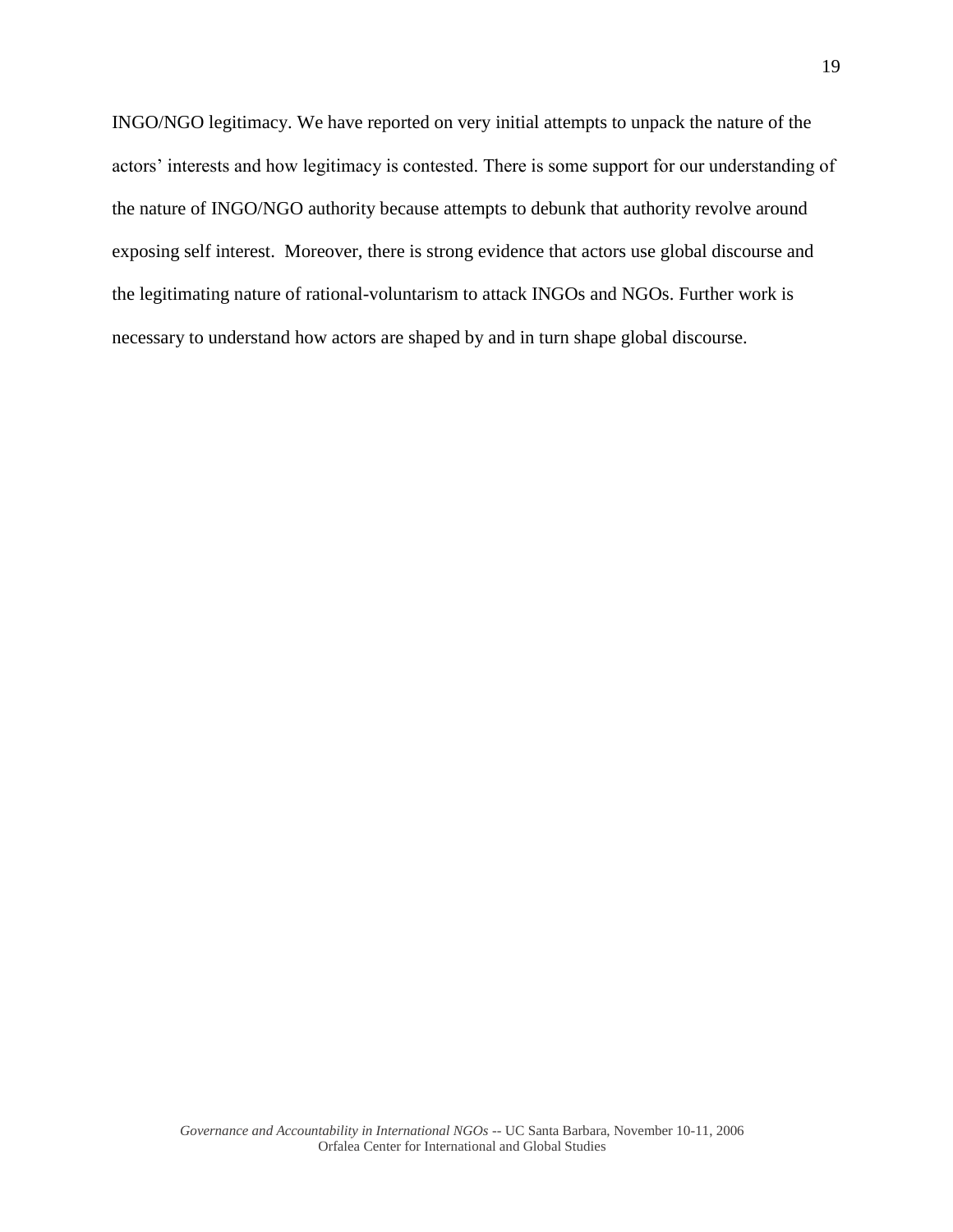Endnotes:  $\overline{a}$ 

<sup>1</sup> Boli, J. and G. Thomas. *Constructing World Culture: International Nongovernmental Organizations since 1875.* (Stanford: Stanford University Press, 1999).

2 Wallerstein, I. *Capitalist Agriculture and the Origins of the European World-Economy in the Sixteenth Century.* (New York: Academic Press, 1974). Robertson, R. *Globalization: Social Theory and Global Culture.* (Newbury Park, Cal: Sage, 1992).

3 Meyer, J.W. "The world polity and the authority of the nation-state." *Studies of the Modern World-System.* (New York: Academic Press, 1980).109-13.

4 Luhmann, N. "The world society as a social system." *International Journal of General Systems.* (New York: Gordon and Breach, 1982). 131-138. Albert, M. and L. Hilkermeier. *Observing International Relations: Niklas Luhmann and World Politics.* (New York: Routledge, 2004). Meyer, J., J. Boli, G.M. Thomas and F. Ramirez. "World Society and the Nation-State" *American Journal of Sociology.* (1997).144-181.

5 Kim, Y. S. "Constructing a global identity: the role of Esperanto." *Constructing World Culture: International Nongovernmental Organizations Since 1875.* (Stanford: Stanford University Press, 1999). 127-148.

6 Mei, Y. *The Changing Discourse of International Humanitarian Charitable-Relief NGOs.* Doctoral Dissertation, Department of Sociology. (Arizona, Arizona State University, 2003).

<sup>7</sup> Hunter, J. D. and J. Yates. "In the Vanguard of Globalization: the World of American Globalizers." *Many Globalizations: Cultural Diversity in the Contemporary World.* (Oxford: Oxford University Press, 2002). 323-357.

8 Scholte, J. A. *Democratizing the Global Economy: The Role of Civil Society.* (Coventry, UK: Centre for the Study of Globalization and Regionalization, 2003). Kaldor, M. *Civil society and accountability. Occasional Paper for Human Development Report*. (New York: United Nations, 2002). Charnovitz, S. "Nongovernmental Organizations and International Law." *American Journal of International Law* 100 (2006): 348-372. Anheier, H., M. Glasius, and M. Kaldor. *Global Civil Society* (London: Sage, 2001-2007).

9 Keck, M and K. Sikkink. *Activists Beyond Borders: Advocacy Networks in International Politics* (Ithaca, NY: Cornell University Press, 1998). G.M. Thomas. "Constructing World Civil Society through Contentions over Religious Rights." *Journal of Human Rights,* 3 (2004): 239- 251.

<sup>10</sup> Boli, J. and G.M. Thomas. *Constructing World Culture: International Nongovernmental Organizations since 1875.* (Stanford: Stanford University Press, 1999).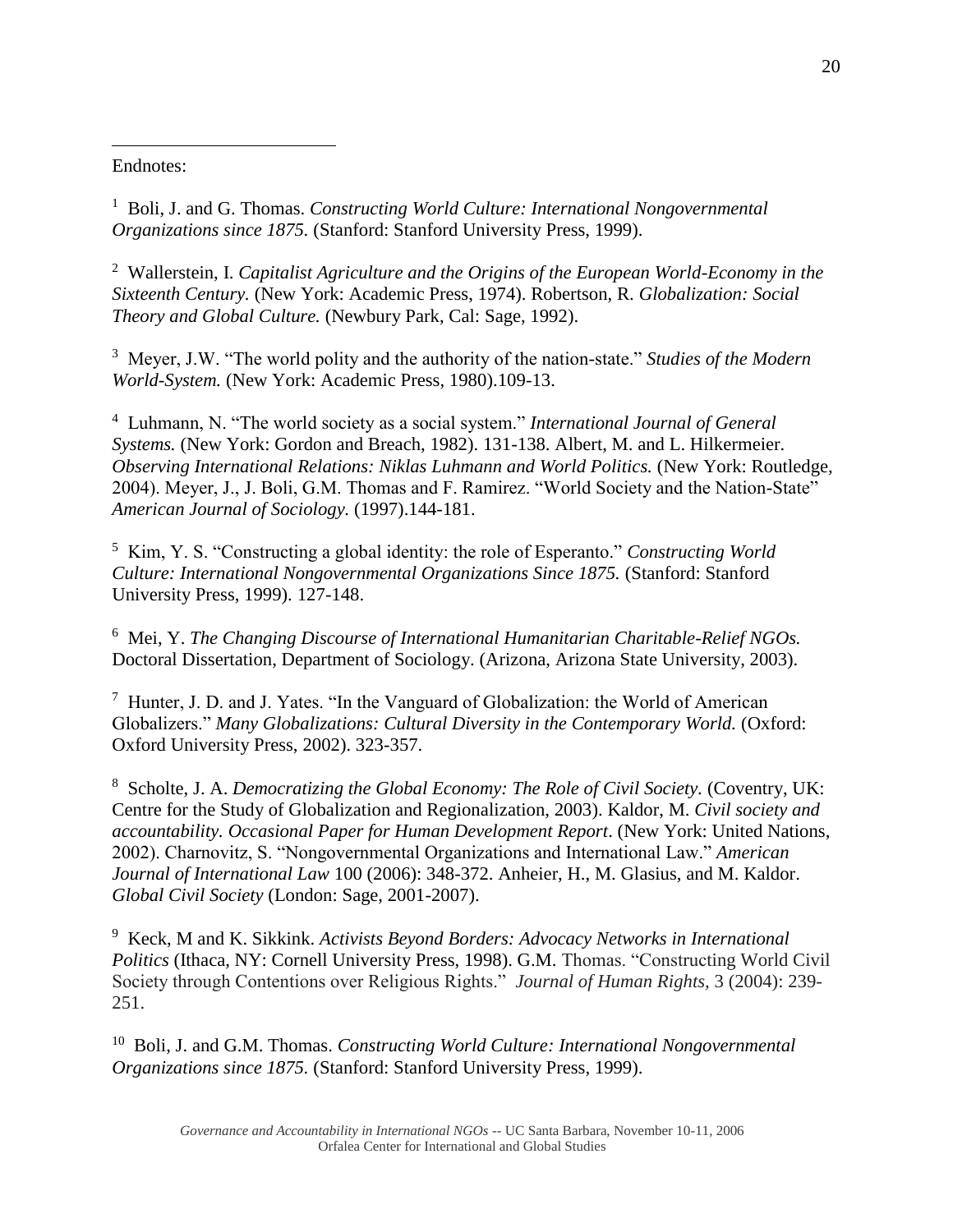<sup>11</sup> Mei, Y. *The Changing Discourse of International Humanitarian Charitable-Relief NGOs.* Doctoral Dissertation, Department of Sociology. (Arizona, Arizona State University, 2003). Yates, J.J. *To Save the World: Humanitarian INGOs and World Culture*. Doctoral Dissertation, Department of Sociology, (Virginia, University of Virginia, 2006).

 $\overline{a}$ 

<sup>12</sup> Abbott, K. W., S. Sceats, and D. Snidal *The governance triangle: states, firms, NGOs and global business standards*. Paper presented at Roundtable on Interdisciplinary Approaches to International Law. (Vanderbilt University Law School, 12-13 November, 2004).

<sup>13</sup> NGO Branch: Department of Economic and Social Affairs. "At Your Service." *Welcome to Csonet.org | Website of the UN DESA NGO Branch. At Your Service*. United Nations.15 Feb. 2008. http://csonet.org/.

<sup>14</sup> Boli, J. and G.M. Thomas. *Constructing World Culture: International Nongovernmental Organizations since 1875.* (Stanford: Stanford University Press, 1999).

15 Wuthnow, R. *Between States and Markets: The Voluntary Sector in Comparative Perspective*  (Princeton: Princeton University Press, 1991).

<sup>16</sup> Trajkovski, I. "The politics of the post-communist civil society: from 'self-governing republic' to the fifth column." Paper presented at the Polish-Macedonian international seminar *Social Results of the Process of Transformation: Polish and Macedonian Experience*. (Cracow, Poland 17-24 September, 2002).

<sup>17</sup> Bob, C. *The Marketing of Rebellion* (Cambridge: Cambridge University Press, 2005).

18 Brysk, A. *From Tribal Village to Global Village: Indian Rights and International Relations in Latin America* (Stanford: Stanford University Press, 2000). Keck, M. and K. Sikkink. *Activists Beyond Borders: Advocacy Networks in International Politics* (Ithaca, NY: Cornell University Press, 1998).

19 Chhetri, N. *Global discourse and INGOs - Implications for Nepal's educational development: A qualitative study.* Doctoral Dissertation, Department of Education Policy Studies. (The Pennsylvania State University, 2005).

20 Chhetri, N. *Global discourse and INGOs - Implications for Nepal's educational development: A qualitative study.* Doctoral Dissertation, Department of Education Policy Studies. (The Pennsylvania State University, 2005).

21 Bob, C. *The Marketing of Rebellion* (Cambridge: Cambridge University Press, 2005).

22 Keck, M. and K. Sikkink. *Activists Beyond Borders: Advocacy Networks in International Politics* (Ithaca, NY: Cornell University Press, 1998). Brysk, A. *From Tribal Village to Global Village: Indian Rights and International Relations in Latin America* (Stanford: Stanford University Press, 2000).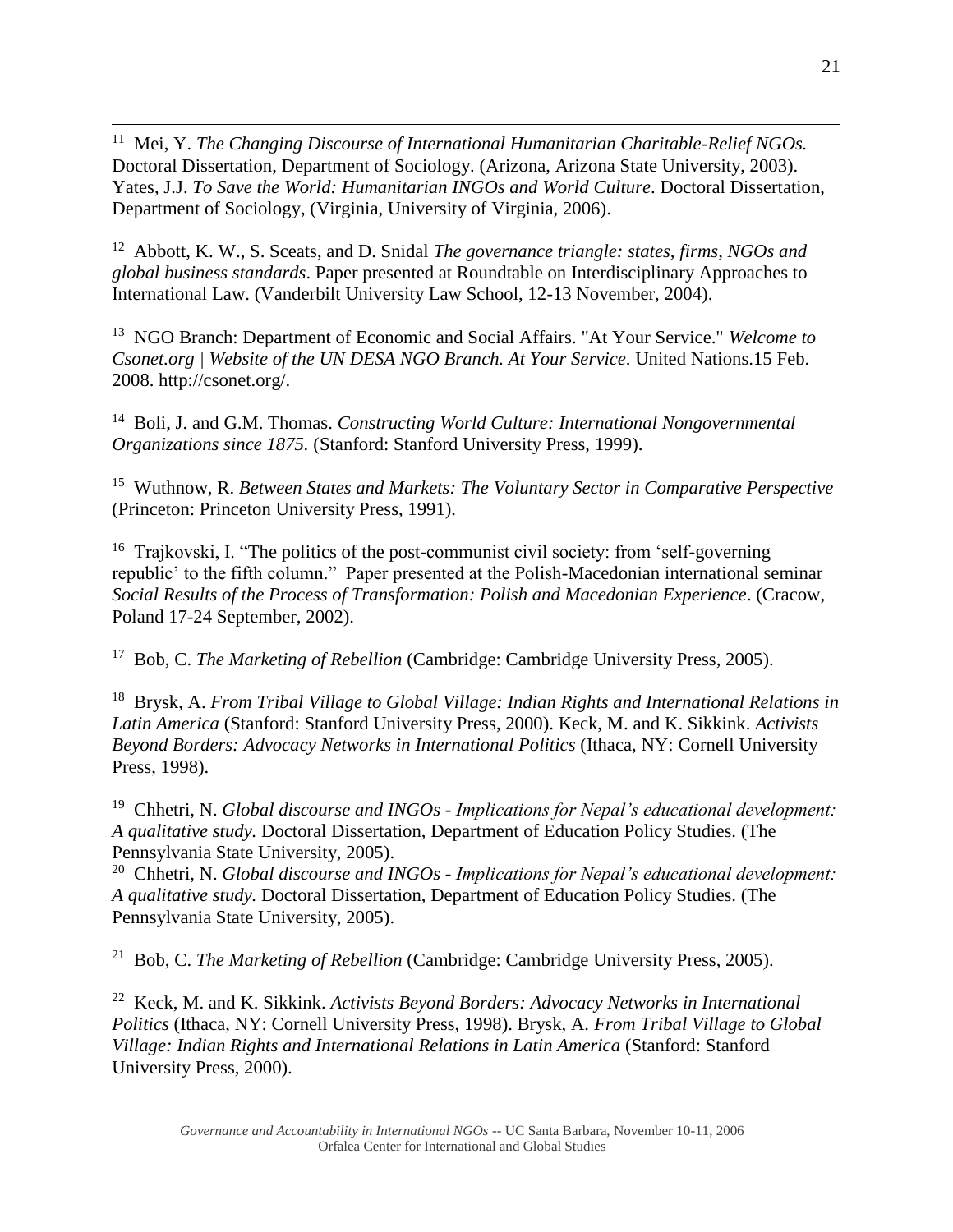23 Sooryamoorthy, R. and K.D. Gangrade. *NGOs in India: A cross-Sectional Study.* (London: Greenwood Press, 2001).

 $\overline{a}$ 

<sup>24</sup> Committee on the Empowerment of Women. "Violence Against Women During Riots." *Committee on the Empowerment of Women*. Ministry of Human Development, 12 Aug. 2002. 15 Feb. 2008. http://164.100.24.208/ls/committeeR/Empowerment/9th/9th.html#COMPO.

<sup>25</sup> Committee on the Empowerment of Women. "Violence Against Women During Riots." *Committee on the Empowerment of Women*. Ministry of Human Development, 12 Aug. 2002. 15 Feb. 2008. http://164.100.24.208/ls/committeeR/Empowerment/9th/9th.html#COMPO.

<sup>26</sup> Thomas, G.M. "Constructing World Civil Society through Contentions over Religious Rights." *Journal of Human Rights* 3. (2004): 239-251.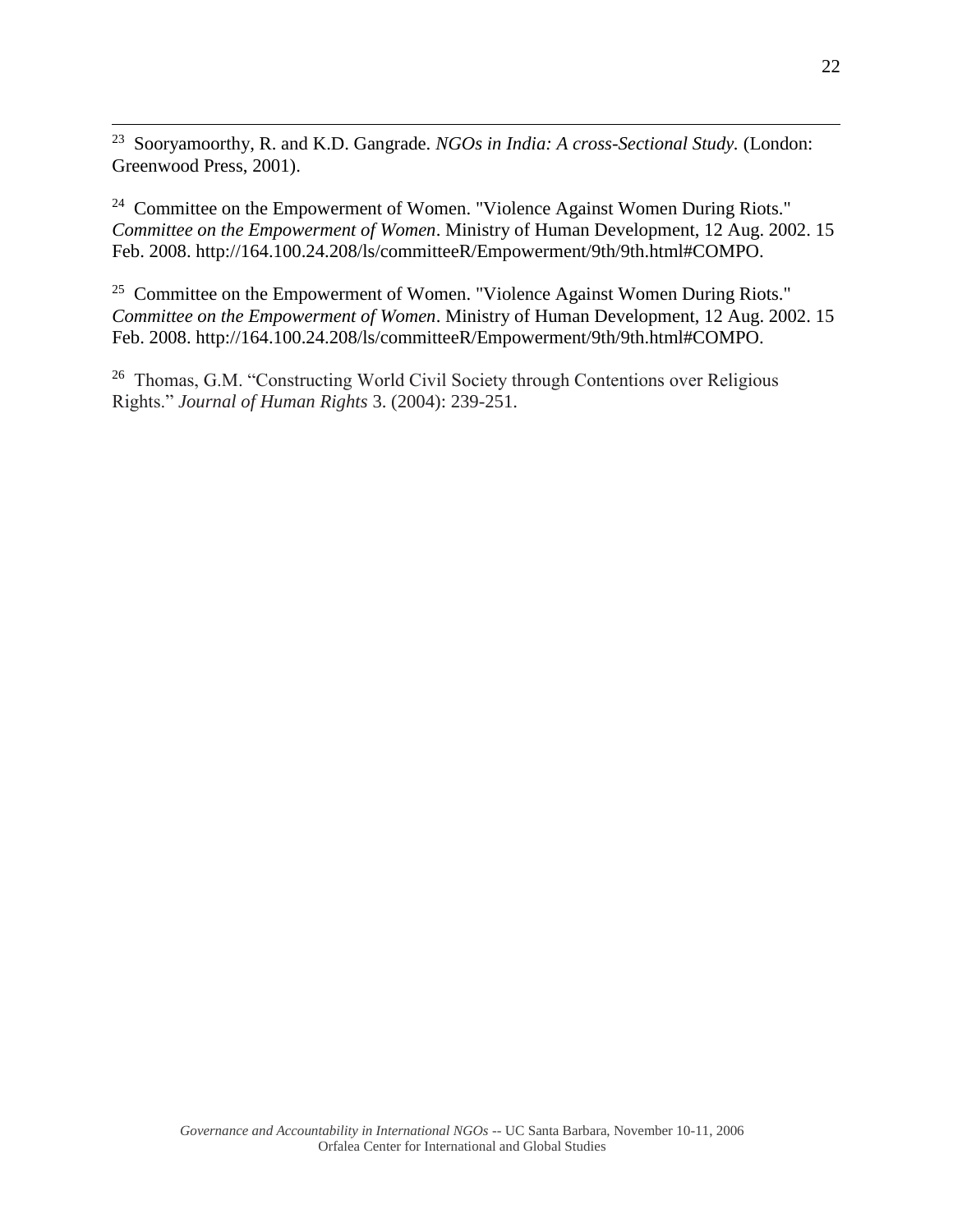# Bibliography

 $\overline{a}$ 

Abbott, Kenneth W., Sonya Sceats, and Duncan Snidal. (2004). *The governance triangle: states, firms, NGOs and global business standards*. Paper presented at Roundtable on Interdisciplinary Approaches to International Law, Vanderbilt University Law School, 12-13 November.

Albert, Mathias and Lena Hilkermeier (Eds.) (2004). *Observing International Relations: Niklas Luhmann and World Politics* (New York: Routledge).

Anheier, Helmut, Glasius, Marlies and Kaldor, Mary (Eds.) (2001-2007). *Global Civil Society* (London: Sage).

Bob, Clifford. (2005). *The Marketing of Rebellion* (Cambridge: Cambridge University Press).

Boli, John and Thomas, George M. (Eds.) (1999). *Constructing World Culture: International Nongovernmental Organizations since 1875* (Stanford: Stanford University Press).

Brunsson, Nils and Jacobsson, Bengt. (2000). *A World of Standards* (Oxford: Oxford University Press).

Brysk, Allison. (2000). *From Tribal Village to Global Village: Indian Rights and International Relations in Latin America* (Stanford: Stanford University Press).

Charnovitz, Steve. (2006). Nongovernmental organizations and international law, *American Journal of International Law,* 100 (April), pp. 348-372.

Chhetri, Nalini. (2005). Global discourse and INGOs–Implications for Nepal's educational development: A qualitative study, Doctoral Dissertation, Department of Education Policy Studies, The Pennsylvania State University.

Hunter, James Davison and Joshua Yates. (2002). In the vanguard of globalization: the world of American globalizers, in: Peter Berger and Samuel P. Huntington (Eds.) *Many Globalizations: Cultural Diversity in the Contemporary World,* pp. 323-357 (Oxford: Oxford University Press).

Kaldor, Mary. (2002). Civil society and accountability. Occasional Paper for Human Development Report. (New York: United Nations).

Keck, Margaret and K. Sikkink. (1998). *Activists Beyond Borders: Advocacy Networks in International Politics* (Ithaca, NY: Cornell University Press).

Kim, Young S. (1999). Constructing a global identity: the role of Esperanto, in: J. Boli and G.M. Thomas (Eds.) *Constructing World Culture: International Nongovernmental Organizations Since 1875,* pp. 127–148 (Stanford: Stanford University Press).